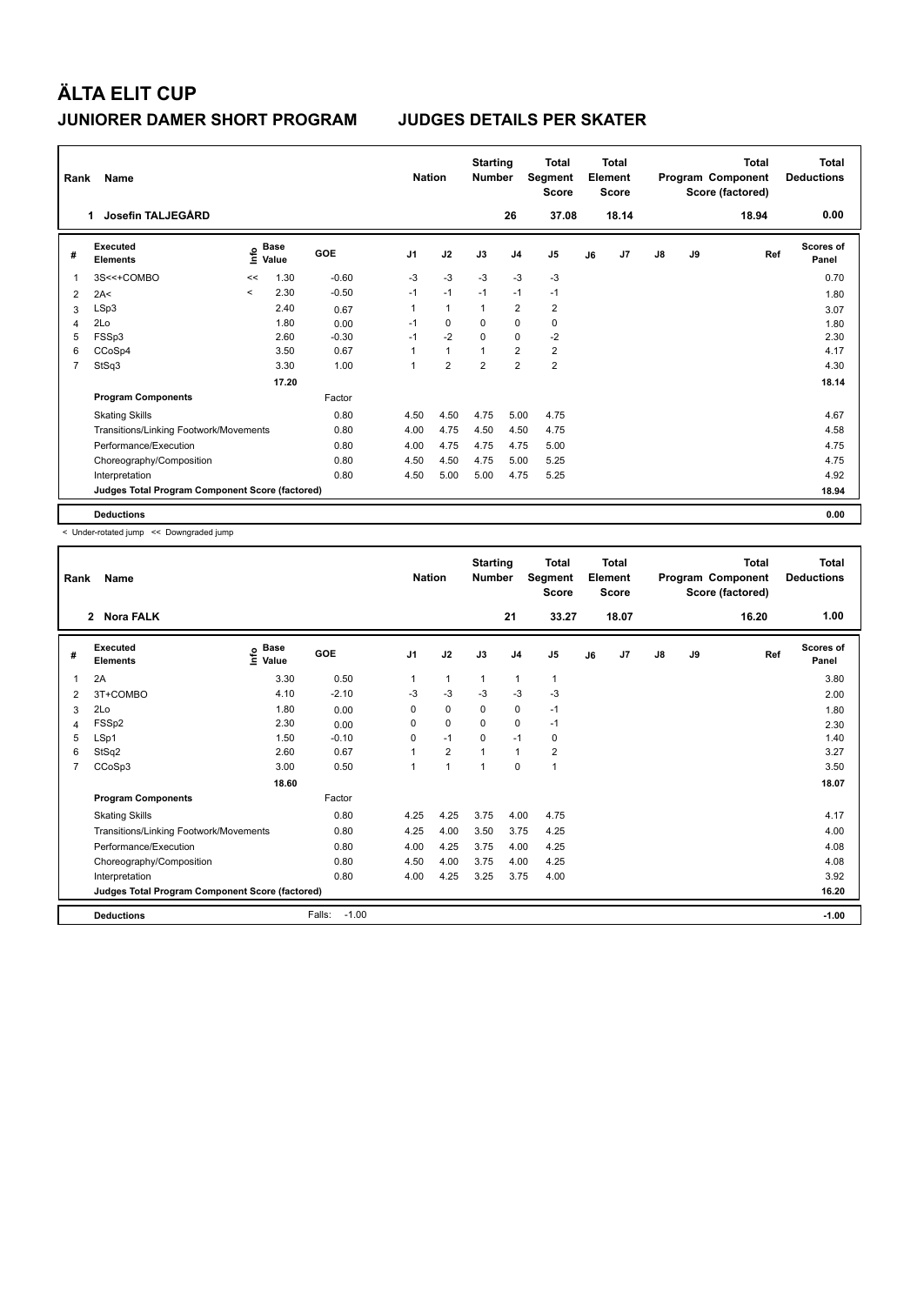| Rank           | Name                                            |    |                                    |                           |         |                | <b>Nation</b> |             | <b>Starting</b><br><b>Number</b> |                | <b>Total</b><br>Segment<br><b>Score</b> |    | Total<br>Element<br><b>Score</b> |               |    | Total<br>Program Component<br>Score (factored) | Total<br><b>Deductions</b> |
|----------------|-------------------------------------------------|----|------------------------------------|---------------------------|---------|----------------|---------------|-------------|----------------------------------|----------------|-----------------------------------------|----|----------------------------------|---------------|----|------------------------------------------------|----------------------------|
|                | Linnea BOHWALLI<br>3                            |    |                                    |                           |         |                |               |             |                                  | 20             | 32.85                                   |    | 17.45                            |               |    | 15.40                                          | 0.00                       |
| #              | Executed<br><b>Elements</b>                     |    | <b>Base</b><br>$\frac{6}{5}$ Value | <b>GOE</b>                |         | J <sub>1</sub> |               | J2          | J3                               | J <sub>4</sub> | J <sub>5</sub>                          | J6 | J7                               | $\mathsf{J}8$ | J9 | Ref                                            | Scores of<br>Panel         |
| 1              | 2A                                              |    | 3.30                               |                           | 0.33    | 1              |               | 0           | 0                                | $\mathbf{1}$   | $\mathbf{1}$                            |    |                                  |               |    |                                                | 3.63                       |
| 2              | 3S<<+COMBO                                      | << | 1.30                               |                           | $-0.60$ | -3             |               | $-3$        | $-3$                             | $-3$           | $-3$                                    |    |                                  |               |    |                                                | 0.70                       |
| 3              | FSSp3                                           |    | 2.60                               |                           | 0.00    | 0              |               | $\mathbf 0$ | 0                                | 0              | 0                                       |    |                                  |               |    |                                                | 2.60                       |
| 4              | LSp2                                            |    | 1.90                               |                           | 0.17    |                |               | $\mathbf 0$ | $\Omega$                         | $\mathbf 0$    | $\mathbf{1}$                            |    |                                  |               |    |                                                | 2.07                       |
| 5              | 2Lo                                             |    | 1.98                               | $\boldsymbol{\mathsf{x}}$ | 0.20    | 1              |               | $\mathbf 0$ |                                  | $\overline{1}$ | $\Omega$                                |    |                                  |               |    |                                                | 2.18                       |
| 6              | StSq2                                           |    | 2.60                               |                           | 0.50    | 1              |               | $\mathbf 0$ |                                  | $\mathbf{1}$   | $\overline{\mathbf{c}}$                 |    |                                  |               |    |                                                | 3.10                       |
| $\overline{7}$ | CCoSp3                                          |    | 3.00                               |                           | 0.17    | 0              |               | $\mathbf 0$ | 1                                | $\mathbf 0$    | $\mathbf{1}$                            |    |                                  |               |    |                                                | 3.17                       |
|                |                                                 |    | 16.68                              |                           |         |                |               |             |                                  |                |                                         |    |                                  |               |    |                                                | 17.45                      |
|                | <b>Program Components</b>                       |    |                                    |                           | Factor  |                |               |             |                                  |                |                                         |    |                                  |               |    |                                                |                            |
|                | <b>Skating Skills</b>                           |    |                                    |                           | 0.80    | 4.50           |               | 3.50        | 3.75                             | 4.25           | 4.25                                    |    |                                  |               |    |                                                | 4.08                       |
|                | Transitions/Linking Footwork/Movements          |    |                                    |                           | 0.80    | 3.75           |               | 3.25        | 3.50                             | 3.50           | 3.75                                    |    |                                  |               |    |                                                | 3.58                       |
|                | Performance/Execution                           |    |                                    |                           | 0.80    | 4.00           |               | 3.25        | 3.75                             | 4.00           | 4.25                                    |    |                                  |               |    |                                                | 3.92                       |
|                | Choreography/Composition                        |    |                                    |                           | 0.80    | 4.25           |               | 3.25        | 3.50                             | 4.00           | 4.25                                    |    |                                  |               |    |                                                | 3.92                       |
|                | Interpretation                                  |    |                                    |                           | 0.80    | 3.75           |               | 3.25        | 3.75                             | 3.75           | 4.00                                    |    |                                  |               |    |                                                | 3.75                       |
|                | Judges Total Program Component Score (factored) |    |                                    |                           |         |                |               |             |                                  |                |                                         |    |                                  |               |    |                                                | 15.40                      |
|                | <b>Deductions</b>                               |    |                                    |                           |         |                |               |             |                                  |                |                                         |    |                                  |               |    |                                                | 0.00                       |

<< Downgraded jump x Credit for highlight distribution, base value multiplied by 1.1

| Rank | Name                                            |                              |         | <b>Nation</b>  |          | <b>Starting</b><br><b>Number</b> |                | <b>Total</b><br>Segment<br><b>Score</b> |    | <b>Total</b><br>Element<br><b>Score</b> |    |    | <b>Total</b><br>Program Component<br>Score (factored) | <b>Total</b><br><b>Deductions</b> |
|------|-------------------------------------------------|------------------------------|---------|----------------|----------|----------------------------------|----------------|-----------------------------------------|----|-----------------------------------------|----|----|-------------------------------------------------------|-----------------------------------|
|      | 4 Rebecka HAMMAR                                |                              |         |                |          |                                  | 8              | 32.53                                   |    | 18.65                                   |    |    | 13.88                                                 | 0.00                              |
| #    | <b>Executed</b><br><b>Elements</b>              | <b>Base</b><br>١nfo<br>Value | GOE     | J <sub>1</sub> | J2       | J3                               | J <sub>4</sub> | J <sub>5</sub>                          | J6 | J <sub>7</sub>                          | J8 | J9 | Ref                                                   | <b>Scores of</b><br>Panel         |
| 1    | 2A                                              | 3.30                         | $-1.00$ | $-2$           | $-2$     | $-2$                             | $-2$           | $-1$                                    |    |                                         |    |    |                                                       | 2.30                              |
| 2    | $3S+2T$                                         | 5.50                         | $-1.40$ | $-2$           | $-2$     | $-2$                             | $-1$           | $-2$                                    |    |                                         |    |    |                                                       | 4.10                              |
| 3    | FSSp1                                           | 2.00                         | $-0.20$ | 0              | 0        | $-2$                             | $-1$           | $-1$                                    |    |                                         |    |    |                                                       | 1.80                              |
| 4    | 2Lo                                             | $1.98 \times$                | 0.10    |                | $\Omega$ | $\Omega$                         | 0              | 1                                       |    |                                         |    |    |                                                       | 2.08                              |
| 5    | LSp2                                            | 1.90                         | 0.17    | $\Omega$       | 0        | 1                                | $\mathbf 0$    | 1                                       |    |                                         |    |    |                                                       | 2.07                              |
| 6    | StSq3                                           | 3.30                         | 0.00    | $\overline{1}$ | $\Omega$ | $\Omega$                         | $\Omega$       | 0                                       |    |                                         |    |    |                                                       | 3.30                              |
| 7    | CCoSp3                                          | 3.00                         | 0.00    | 0              | 0        | $-2$                             | $\Omega$       | 0                                       |    |                                         |    |    |                                                       | 3.00                              |
|      |                                                 | 20.98                        |         |                |          |                                  |                |                                         |    |                                         |    |    |                                                       | 18.65                             |
|      | <b>Program Components</b>                       |                              | Factor  |                |          |                                  |                |                                         |    |                                         |    |    |                                                       |                                   |
|      | <b>Skating Skills</b>                           |                              | 0.80    | 4.00           | 3.50     | 3.50                             | 3.50           | 4.25                                    |    |                                         |    |    |                                                       | 3.67                              |
|      | Transitions/Linking Footwork/Movements          |                              | 0.80    | 3.50           | 3.50     | 3.25                             | 3.25           | 4.00                                    |    |                                         |    |    |                                                       | 3.42                              |
|      | Performance/Execution                           |                              | 0.80    | 3.50           | 3.50     | 3.50                             | 3.50           | 3.75                                    |    |                                         |    |    |                                                       | 3.50                              |
|      | Choreography/Composition                        |                              | 0.80    | 3.25           | 3.50     | 3.25                             | 3.75           | 4.00                                    |    |                                         |    |    |                                                       | 3.50                              |
|      | Interpretation                                  |                              | 0.80    | 3.25           | 3.25     | 3.25                             | 3.00           | 3.50                                    |    |                                         |    |    |                                                       | 3.25                              |
|      | Judges Total Program Component Score (factored) |                              |         |                |          |                                  |                |                                         |    |                                         |    |    |                                                       | 13.88                             |
|      | <b>Deductions</b>                               |                              |         |                |          |                                  |                |                                         |    |                                         |    |    |                                                       | 0.00                              |

x Credit for highlight distribution, base value multiplied by 1.1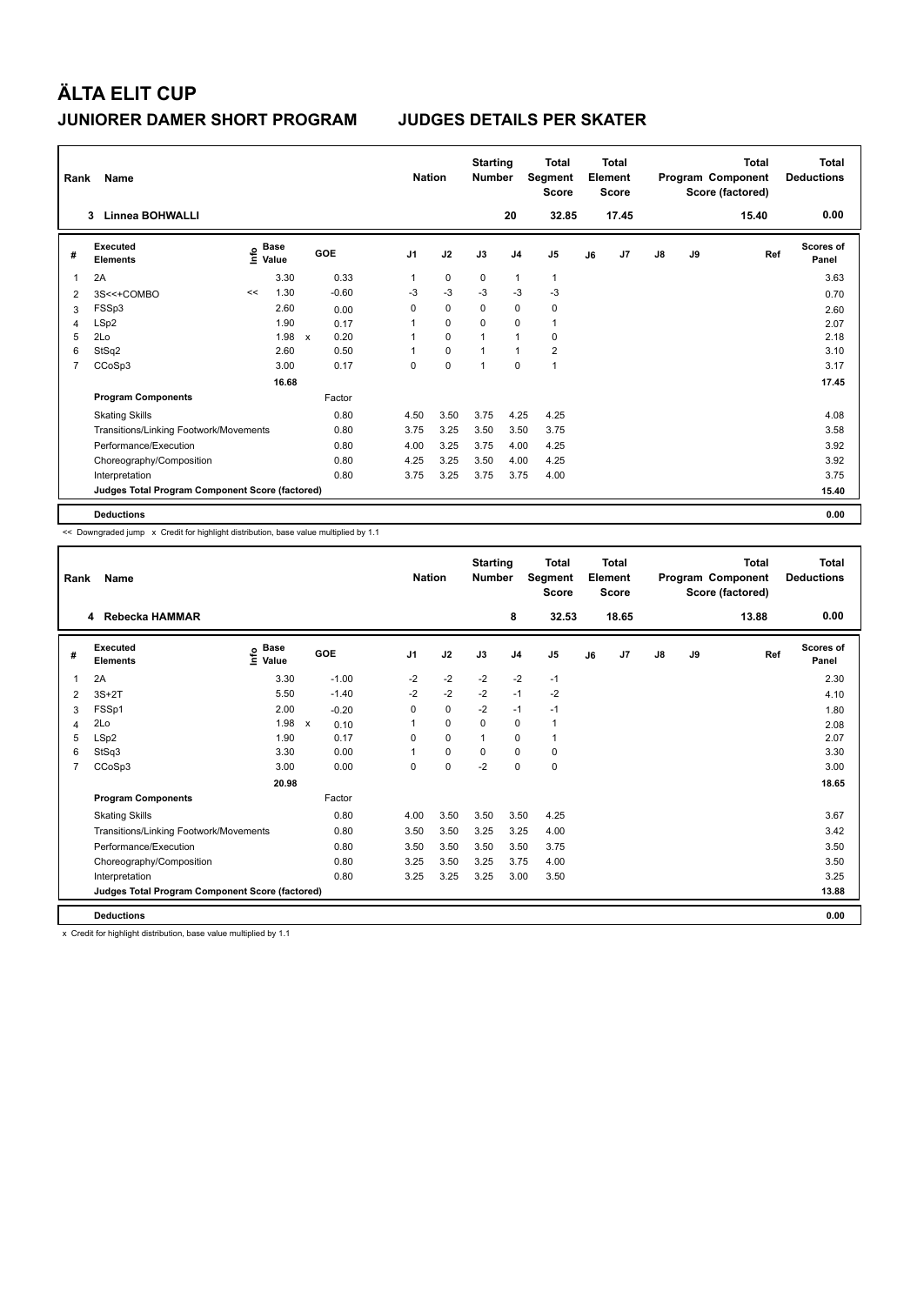| Rank           | Name                                            |                                  |       |                                      |                | <b>Nation</b> |             | <b>Starting</b><br><b>Number</b> |                | <b>Total</b><br>Segment<br><b>Score</b> |    | <b>Total</b><br>Element<br><b>Score</b> |               |    | Total<br>Program Component<br>Score (factored) | Total<br><b>Deductions</b> |
|----------------|-------------------------------------------------|----------------------------------|-------|--------------------------------------|----------------|---------------|-------------|----------------------------------|----------------|-----------------------------------------|----|-----------------------------------------|---------------|----|------------------------------------------------|----------------------------|
|                | 5 Sabina LÖÖF                                   |                                  |       |                                      |                |               |             |                                  | 3              | 32.42                                   |    | 19.14                                   |               |    | 13.28                                          | 0.00                       |
| #              | Executed<br><b>Elements</b>                     | <b>Base</b><br>e Base<br>⊆ Value |       | GOE                                  | J <sub>1</sub> |               | J2          | J3                               | J <sub>4</sub> | J <sub>5</sub>                          | J6 | J7                                      | $\mathsf{J}8$ | J9 | Ref                                            | Scores of<br>Panel         |
| 1              | 2A                                              |                                  | 3.30  | $-0.33$                              | $-1$           |               | 0           | $-1$                             | 0              | $-1$                                    |    |                                         |               |    |                                                | 2.97                       |
| 2              | $2T+3T<<$                                       | <<                               | 2.60  | $-0.60$                              | -3             |               | $-3$        | $-3$                             | $-3$           | $-3$                                    |    |                                         |               |    |                                                | 2.00                       |
| 3              | CCoSp4                                          |                                  | 3.50  | 0.33                                 | 1              |               | $\mathbf 0$ | $\overline{1}$                   | 0              | $\mathbf{1}$                            |    |                                         |               |    |                                                | 3.83                       |
| 4              | StSq2                                           |                                  | 2.60  | 0.33                                 |                |               | $\mathbf 0$ | $\overline{1}$                   | $\mathbf 0$    | $\mathbf{1}$                            |    |                                         |               |    |                                                | 2.93                       |
| 5              | FSSp4                                           |                                  | 3.00  | 0.33                                 | 1              |               | $\mathbf 0$ | -1                               | $\overline{1}$ | $\mathbf 0$                             |    |                                         |               |    |                                                | 3.33                       |
| 6              | 2Lo                                             |                                  | 1.98  | $-0.30$<br>$\boldsymbol{\mathsf{x}}$ | $-1$           |               | $-1$        | $-1$                             | 0              | $-1$                                    |    |                                         |               |    |                                                | 1.68                       |
| $\overline{7}$ | LSp3                                            |                                  | 2.40  | 0.00                                 | 0              |               | $\mathbf 0$ | $\mathbf 0$                      | $-1$           | $\mathbf{1}$                            |    |                                         |               |    |                                                | 2.40                       |
|                |                                                 |                                  | 19.38 |                                      |                |               |             |                                  |                |                                         |    |                                         |               |    |                                                | 19.14                      |
|                | <b>Program Components</b>                       |                                  |       | Factor                               |                |               |             |                                  |                |                                         |    |                                         |               |    |                                                |                            |
|                | <b>Skating Skills</b>                           |                                  |       | 0.80                                 | 3.50           |               | 3.25        | 3.50                             | 3.50           | 4.00                                    |    |                                         |               |    |                                                | 3.50                       |
|                | Transitions/Linking Footwork/Movements          |                                  |       | 0.80                                 | 3.50           |               | 2.75        | 3.00                             | 3.00           | 3.75                                    |    |                                         |               |    |                                                | 3.17                       |
|                | Performance/Execution                           |                                  |       | 0.80                                 | 3.50           |               | 3.00        | 3.50                             | 3.25           | 4.00                                    |    |                                         |               |    |                                                | 3.42                       |
|                | Choreography/Composition                        |                                  |       | 0.80                                 | 3.00           |               | 3.25        | 3.25                             | 3.00           | 3.75                                    |    |                                         |               |    |                                                | 3.17                       |
|                | Interpretation                                  |                                  |       | 0.80                                 | 3.25           |               | 2.75        | 3.75                             | 3.00           | 3.75                                    |    |                                         |               |    |                                                | 3.33                       |
|                | Judges Total Program Component Score (factored) |                                  |       |                                      |                |               |             |                                  |                |                                         |    |                                         |               |    |                                                | 13.28                      |
|                | <b>Deductions</b>                               |                                  |       |                                      |                |               |             |                                  |                |                                         |    |                                         |               |    |                                                | 0.00                       |

<< Downgraded jump x Credit for highlight distribution, base value multiplied by 1.1

| Rank | <b>Name</b>                                     | <b>Nation</b> |                                           | <b>Starting</b><br><b>Number</b> |         | Total<br>Segment<br><b>Score</b> |              | Total<br>Element<br><b>Score</b> |                |                | Total<br>Program Component<br>Score (factored) | <b>Total</b><br><b>Deductions</b> |    |    |       |                           |
|------|-------------------------------------------------|---------------|-------------------------------------------|----------------------------------|---------|----------------------------------|--------------|----------------------------------|----------------|----------------|------------------------------------------------|-----------------------------------|----|----|-------|---------------------------|
|      | Olivia JENGARD<br>6                             |               |                                           |                                  |         |                                  |              |                                  | 15             | 32.28          |                                                | 17.02                             |    |    | 15.26 | 0.00                      |
| #    | Executed<br><b>Elements</b>                     |               | $\frac{e}{E}$ Base<br>$\frac{E}{E}$ Value | GOE                              |         | J <sub>1</sub>                   | J2           | J3                               | J <sub>4</sub> | J <sub>5</sub> | J6                                             | J <sub>7</sub>                    | J8 | J9 | Ref   | <b>Scores of</b><br>Panel |
| 1    | 2A                                              |               | 3.30                                      |                                  | $-0.50$ | $-1$                             | $-1$         | $-1$                             | $-1$           | $-1$           |                                                |                                   |    |    |       | 2.80                      |
| 2    | $3S < +1T$                                      | <<            | 1.70                                      |                                  | $-0.60$ | $-3$                             | $-3$         | $-3$                             | $-3$           | $-3$           |                                                |                                   |    |    |       | 1.10                      |
| 3    | LSp2                                            |               | 1.90                                      |                                  | 0.17    | 1                                | $\mathbf{1}$ | 0                                | 0              | 0              |                                                |                                   |    |    |       | 2.07                      |
| 4    | FSSp4                                           |               | 3.00                                      |                                  | $-0.20$ | $-1$                             | $\Omega$     | $-1$                             | 0              | $-1$           |                                                |                                   |    |    |       | 2.80                      |
| 5    | StSq2                                           |               | 2.60                                      |                                  | 0.00    | $\Omega$                         | 0            | $\Omega$                         | $\mathbf 0$    | 0              |                                                |                                   |    |    |       | 2.60                      |
| 6    | 2Lo                                             |               | $1.98 \times$                             |                                  | 0.00    | 1                                | $\Omega$     | $\Omega$                         | $\Omega$       | 0              |                                                |                                   |    |    |       | 1.98                      |
| 7    | CCoSp4                                          |               | 3.50                                      |                                  | 0.17    | 1                                | 1            | $\Omega$                         | 0              | 0              |                                                |                                   |    |    |       | 3.67                      |
|      |                                                 |               | 17.98                                     |                                  |         |                                  |              |                                  |                |                |                                                |                                   |    |    |       | 17.02                     |
|      | <b>Program Components</b>                       |               |                                           |                                  | Factor  |                                  |              |                                  |                |                |                                                |                                   |    |    |       |                           |
|      | <b>Skating Skills</b>                           |               |                                           |                                  | 0.80    | 4.50                             | 4.00         | 3.25                             | 3.75           | 3.75           |                                                |                                   |    |    |       | 3.83                      |
|      | Transitions/Linking Footwork/Movements          |               |                                           |                                  | 0.80    | 3.75                             | 3.75         | 3.00                             | 3.50           | 3.50           |                                                |                                   |    |    |       | 3.58                      |
|      | Performance/Execution                           |               |                                           |                                  | 0.80    | 4.00                             | 4.00         | 3.50                             | 3.75           | 4.00           |                                                |                                   |    |    |       | 3.92                      |
|      | Choreography/Composition                        |               |                                           |                                  | 0.80    | 4.50                             | 4.00         | 3.25                             | 4.00           | 4.00           |                                                |                                   |    |    |       | 4.00                      |
|      | Interpretation                                  |               |                                           |                                  | 0.80    | 4.00                             | 3.75         | 3.50                             | 3.75           | 3.75           |                                                |                                   |    |    |       | 3.75                      |
|      | Judges Total Program Component Score (factored) |               |                                           |                                  |         |                                  |              |                                  |                |                |                                                |                                   |    |    |       | 15.26                     |
|      | <b>Deductions</b>                               |               |                                           |                                  |         |                                  |              |                                  |                |                |                                                |                                   |    |    |       | 0.00                      |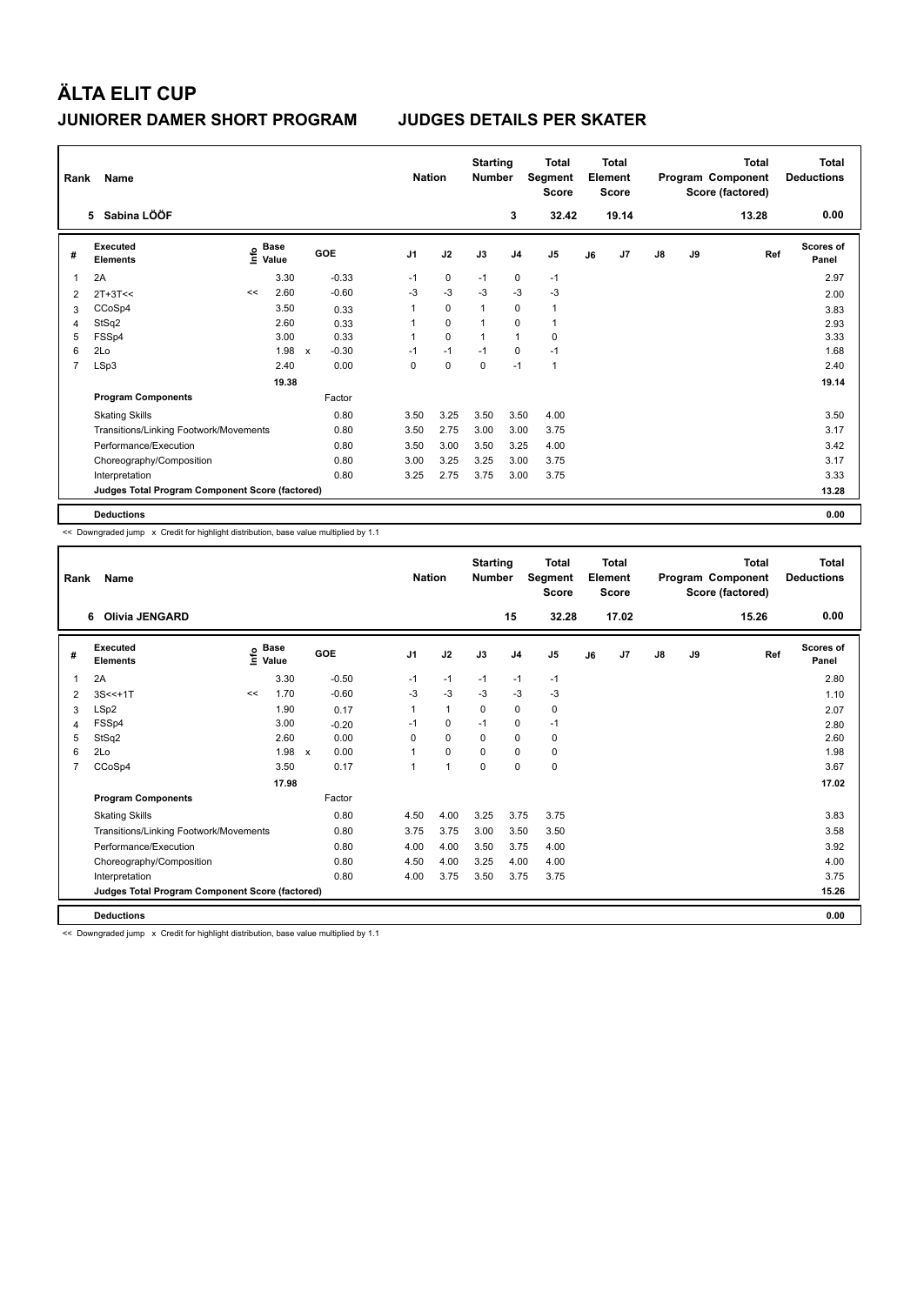| Rank           | Name                                            |         |                      |         | <b>Nation</b>  |                | <b>Starting</b><br><b>Number</b> |                | <b>Total</b><br>Segment<br><b>Score</b> |    | Total<br>Element<br><b>Score</b> |               |    | Total<br>Program Component<br>Score (factored) | Total<br><b>Deductions</b> |
|----------------|-------------------------------------------------|---------|----------------------|---------|----------------|----------------|----------------------------------|----------------|-----------------------------------------|----|----------------------------------|---------------|----|------------------------------------------------|----------------------------|
|                | Matilda LÖFGREN<br>7                            |         |                      |         |                |                |                                  | 1              | 31.78                                   |    | 17.46                            |               |    | 14.32                                          | 0.00                       |
| #              | Executed<br><b>Elements</b>                     | lnfo    | <b>Base</b><br>Value | GOE     | J <sub>1</sub> | J2             | J3                               | J <sub>4</sub> | J <sub>5</sub>                          | J6 | J7                               | $\mathsf{J}8$ | J9 | Ref                                            | <b>Scores of</b><br>Panel  |
| $\mathbf 1$    | $3S < +2T$                                      | <<      | 2.60                 | $-0.40$ | $-2$           | $-3$           | $-2$                             | $-2$           | $-2$                                    |    |                                  |               |    |                                                | 2.20                       |
| 2              | 2A<                                             | $\prec$ | 2.30                 | $-0.67$ | $-1$           | $-2$           | $-1$                             | $-1$           | $-2$                                    |    |                                  |               |    |                                                | 1.63                       |
| 3              | FSSp3                                           |         | 2.60                 | $-0.10$ | 0              | $-1$           | $\Omega$                         | 0              | $-1$                                    |    |                                  |               |    |                                                | 2.50                       |
| 4              | 2Lo                                             |         | 1.80                 | 0.00    | 0              | 0              | $\Omega$                         | $\mathbf 0$    | $-1$                                    |    |                                  |               |    |                                                | 1.80                       |
| 5              | CCoSp3                                          |         | 3.00                 | 0.33    | 1              | $\mathbf{1}$   |                                  | $\Omega$       | $\mathbf 0$                             |    |                                  |               |    |                                                | 3.33                       |
| 6              | LSp3                                            |         | 2.40                 | 0.50    | $\overline{2}$ | $\mathbf{1}$   |                                  | $\overline{1}$ | $\mathbf{1}$                            |    |                                  |               |    |                                                | 2.90                       |
| $\overline{7}$ | StSq2                                           |         | 2.60                 | 0.50    | $\overline{1}$ | $\overline{2}$ | 1                                | $\mathbf 0$    | $\mathbf{1}$                            |    |                                  |               |    |                                                | 3.10                       |
|                |                                                 |         | 17.30                |         |                |                |                                  |                |                                         |    |                                  |               |    |                                                | 17.46                      |
|                | <b>Program Components</b>                       |         |                      | Factor  |                |                |                                  |                |                                         |    |                                  |               |    |                                                |                            |
|                | <b>Skating Skills</b>                           |         |                      | 0.80    | 3.75           | 4.00           | 3.50                             | 3.50           | 3.75                                    |    |                                  |               |    |                                                | 3.67                       |
|                | Transitions/Linking Footwork/Movements          |         |                      | 0.80    | 3.50           | 4.00           | 3.50                             | 3.25           | 3.50                                    |    |                                  |               |    |                                                | 3.50                       |
|                | Performance/Execution                           |         |                      | 0.80    | 3.50           | 3.75           | 3.75                             | 3.50           | 3.50                                    |    |                                  |               |    |                                                | 3.58                       |
|                | Choreography/Composition                        |         |                      | 0.80    | 3.25           | 3.75           | 3.75                             | 3.50           | 3.50                                    |    |                                  |               |    |                                                | 3.58                       |
|                | Interpretation                                  |         |                      | 0.80    | 3.50           | 3.75           | 3.75                             | 3.25           | 3.50                                    |    |                                  |               |    |                                                | 3.58                       |
|                | Judges Total Program Component Score (factored) |         |                      |         |                |                |                                  |                |                                         |    |                                  |               |    |                                                | 14.32                      |
|                | <b>Deductions</b>                               |         |                      |         |                |                |                                  |                |                                         |    |                                  |               |    |                                                | 0.00                       |

< Under-rotated jump << Downgraded jump

| Rank           | Name                                            | <b>Nation</b>              |                   | <b>Starting</b><br><b>Number</b> |              | <b>Total</b><br>Segment<br><b>Score</b> |                | <b>Total</b><br>Element<br><b>Score</b> |    |       | <b>Total</b><br>Program Component<br>Score (factored) | <b>Total</b><br><b>Deductions</b> |       |                    |
|----------------|-------------------------------------------------|----------------------------|-------------------|----------------------------------|--------------|-----------------------------------------|----------------|-----------------------------------------|----|-------|-------------------------------------------------------|-----------------------------------|-------|--------------------|
|                | 8<br><b>Victoria ENGLUND</b>                    |                            |                   |                                  |              |                                         | 4              | 31.06                                   |    | 16.80 |                                                       |                                   | 15.26 | 1.00               |
| #              | Executed<br><b>Elements</b>                     | e Base<br>⊆ Value<br>Value | GOE               | J <sub>1</sub>                   | J2           | J3                                      | J <sub>4</sub> | J5                                      | J6 | J7    | $\mathsf{J}8$                                         | J9                                | Ref   | Scores of<br>Panel |
| 1              | 2A                                              | 3.30                       | $-0.67$           | $-2$                             | $-2$         | $-1$                                    | $-1$           | $-1$                                    |    |       |                                                       |                                   |       | 2.63               |
| 2              | 3T+COMBO                                        | 4.10                       | $-2.10$           | $-3$                             | $-3$         | $-3$                                    | $-3$           | $-3$                                    |    |       |                                                       |                                   |       | 2.00               |
| 3              | 2Lo                                             | 1.80                       | 0.00              | 0                                | 1            | $\Omega$                                | 0              | 0                                       |    |       |                                                       |                                   |       | 1.80               |
| 4              | FSSp2                                           | 2.30                       | $-0.10$           | 0                                | $-1$         | $\Omega$                                | 0              | $-1$                                    |    |       |                                                       |                                   |       | 2.20               |
| 5              | CCoSp2                                          | 2.50                       | $-0.30$           | $-1$                             | $-1$         | $-1$                                    | $-2$           | 0                                       |    |       |                                                       |                                   |       | 2.20               |
| 6              | StSq2                                           | 2.60                       | 0.17              | 1                                | 0            | $\mathbf 0$                             | 0              | 1                                       |    |       |                                                       |                                   |       | 2.77               |
| $\overline{7}$ | LSp4                                            | 2.70                       | 0.50              | $\overline{2}$                   | $\mathbf{1}$ | $\overline{1}$                          | $\Omega$       | 1                                       |    |       |                                                       |                                   |       | 3.20               |
|                |                                                 | 19.30                      |                   |                                  |              |                                         |                |                                         |    |       |                                                       |                                   |       | 16.80              |
|                | <b>Program Components</b>                       |                            | Factor            |                                  |              |                                         |                |                                         |    |       |                                                       |                                   |       |                    |
|                | <b>Skating Skills</b>                           |                            | 0.80              | 4.25                             | 3.50         | 3.75                                    | 4.25           | 4.50                                    |    |       |                                                       |                                   |       | 4.08               |
|                | Transitions/Linking Footwork/Movements          |                            | 0.80              | 4.00                             | 3.25         | 3.50                                    | 3.50           | 4.25                                    |    |       |                                                       |                                   |       | 3.67               |
|                | Performance/Execution                           |                            | 0.80              | 4.00                             | 3.25         | 3.50                                    | 4.00           | 4.50                                    |    |       |                                                       |                                   |       | 3.83               |
|                | Choreography/Composition                        |                            | 0.80              | 4.50                             | 3.50         | 3.75                                    | 3.75           | 4.25                                    |    |       |                                                       |                                   |       | 3.92               |
|                | Interpretation                                  |                            | 0.80              | 3.75                             | 3.25         | 3.25                                    | 3.75           | 4.25                                    |    |       |                                                       |                                   |       | 3.58               |
|                | Judges Total Program Component Score (factored) |                            |                   |                                  |              |                                         |                |                                         |    |       |                                                       |                                   |       | 15.26              |
|                | <b>Deductions</b>                               |                            | Falls:<br>$-1.00$ |                                  |              |                                         |                |                                         |    |       |                                                       |                                   |       | $-1.00$            |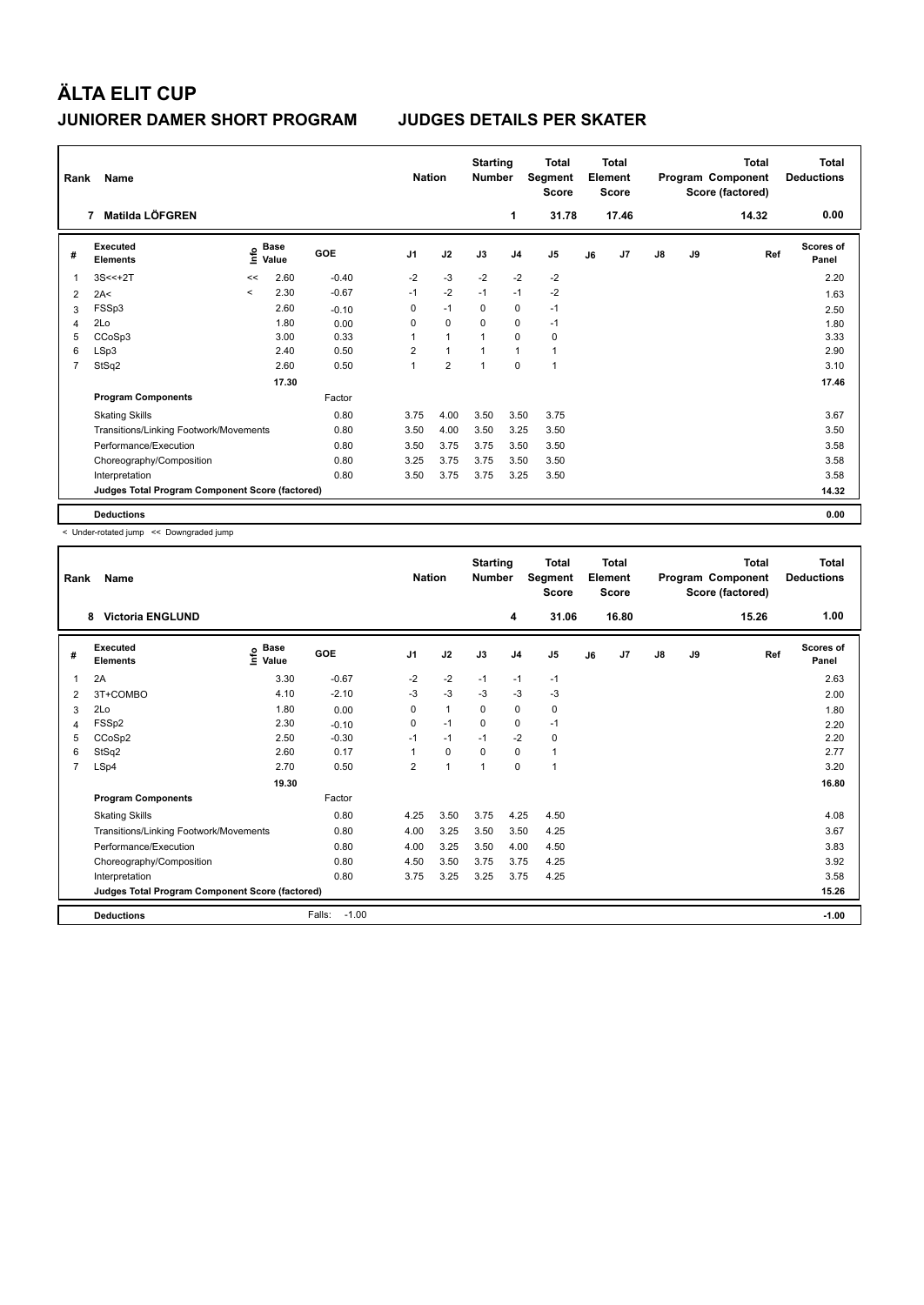| Rank           | Name                                            | <b>Nation</b> |                                    | <b>Starting</b><br><b>Number</b> |                | <b>Total</b><br>Segment<br><b>Score</b> |                | <b>Total</b><br>Element<br><b>Score</b> |                |    | Total<br>Program Component<br>Score (factored) | <b>Total</b><br><b>Deductions</b> |    |       |                    |
|----------------|-------------------------------------------------|---------------|------------------------------------|----------------------------------|----------------|-----------------------------------------|----------------|-----------------------------------------|----------------|----|------------------------------------------------|-----------------------------------|----|-------|--------------------|
|                | <b>Ida LEPENICA</b><br>9                        |               |                                    |                                  |                |                                         |                | 28                                      | 30.88          |    | 16.60                                          |                                   |    | 14.28 | 0.00               |
| #              | Executed<br><b>Elements</b>                     |               | <b>Base</b><br>$\frac{6}{5}$ Value | GOE                              | J <sub>1</sub> | J2                                      | J3             | J <sub>4</sub>                          | J <sub>5</sub> | J6 | J <sub>7</sub>                                 | $\mathsf{J}8$                     | J9 | Ref   | Scores of<br>Panel |
| 1              | 2Lo                                             |               | 1.80                               | 0.30                             | 1              | $\mathbf{1}$                            | $\overline{1}$ | $\overline{1}$                          | 1              |    |                                                |                                   |    |       | 2.10               |
| 2              | 2A<<                                            | <<            | 1.10                               | $-0.60$                          | $-3$           | $-3$                                    | $-3$           | $-3$                                    | $-3$           |    |                                                |                                   |    |       | 0.50               |
| 3              | FSSp4                                           |               | 3.00                               | 0.00                             | 0              | $\mathbf 0$                             | 0              | 0                                       | $\mathbf{1}$   |    |                                                |                                   |    |       | 3.00               |
| 4              | $2T+3T<<$                                       | <<            | 2.60                               | $-0.60$                          | $-3$           | $-3$                                    | $-3$           | $-3$                                    | $-3$           |    |                                                |                                   |    |       | 2.00               |
| 5              | LSp3                                            |               | 2.40                               | 0.33                             | 1              | $\Omega$                                | $\Omega$       | $\overline{1}$                          | 1              |    |                                                |                                   |    |       | 2.73               |
| 6              | StSq2                                           |               | 2.60                               | 0.00                             | 0              | $\mathbf 0$                             | 0              | $\mathbf 0$                             |                |    |                                                |                                   |    |       | 2.60               |
| $\overline{7}$ | CCoSp4                                          |               | 3.50                               | 0.17                             | 0              | $\mathbf 0$                             | 1              | $\mathbf 0$                             | 1              |    |                                                |                                   |    |       | 3.67               |
|                |                                                 |               | 17.00                              |                                  |                |                                         |                |                                         |                |    |                                                |                                   |    |       | 16.60              |
|                | <b>Program Components</b>                       |               |                                    | Factor                           |                |                                         |                |                                         |                |    |                                                |                                   |    |       |                    |
|                | <b>Skating Skills</b>                           |               |                                    | 0.80                             | 3.75           | 3.75                                    | 3.50           | 3.75                                    | 4.25           |    |                                                |                                   |    |       | 3.75               |
|                | Transitions/Linking Footwork/Movements          |               |                                    | 0.80                             | 3.75           | 3.25                                    | 3.50           | 3.00                                    | 4.00           |    |                                                |                                   |    |       | 3.50               |
|                | Performance/Execution                           |               |                                    | 0.80                             | 3.50           | 3.50                                    | 3.50           | 3.50                                    | 4.50           |    |                                                |                                   |    |       | 3.50               |
|                | Choreography/Composition                        |               |                                    | 0.80                             | 4.00           | 3.50                                    | 3.25           | 3.50                                    | 4.25           |    |                                                |                                   |    |       | 3.67               |
|                | Interpretation                                  |               |                                    | 0.80                             | 3.50           | 3.25                                    | 3.50           | 3.25                                    | 4.50           |    |                                                |                                   |    |       | 3.42               |
|                | Judges Total Program Component Score (factored) |               |                                    |                                  |                |                                         |                |                                         |                |    |                                                |                                   |    |       | 14.28              |
|                | <b>Deductions</b>                               |               |                                    |                                  |                |                                         |                |                                         |                |    |                                                |                                   |    |       | 0.00               |

<< Downgraded jump

| Rank | Name                                            |      | <b>Nation</b>        | <b>Starting</b><br><b>Number</b> |          | Total<br>Segment<br><b>Score</b> |                | Total<br>Element<br><b>Score</b> |                |    | <b>Total</b><br>Program Component<br>Score (factored) | <b>Total</b><br><b>Deductions</b> |    |       |                           |
|------|-------------------------------------------------|------|----------------------|----------------------------------|----------|----------------------------------|----------------|----------------------------------|----------------|----|-------------------------------------------------------|-----------------------------------|----|-------|---------------------------|
|      | <b>Anna HALLGREN</b><br>10                      |      |                      |                                  |          |                                  |                | $\mathbf{2}$                     | 30.64          |    | 16.24                                                 |                                   |    | 14.40 | 0.00                      |
| #    | Executed<br><b>Elements</b>                     | ١nfo | <b>Base</b><br>Value | GOE                              | J1       | J2                               | J3             | J <sub>4</sub>                   | J <sub>5</sub> | J6 | J <sub>7</sub>                                        | $\mathsf{J}8$                     | J9 | Ref   | <b>Scores of</b><br>Panel |
| 1    | 3S<<+COMBO                                      | <<   | 1.30                 | $-0.60$                          | $-3$     | $-3$                             | $-3$           | $-3$                             | $-3$           |    |                                                       |                                   |    |       | 0.70                      |
| 2    | 2A<<                                            | <<   | 1.10                 | $-0.47$                          | $-2$     | $-3$                             | $-3$           | $-2$                             | $-2$           |    |                                                       |                                   |    |       | 0.63                      |
| 3    | FSSp3                                           |      | 2.60                 | 0.33                             |          | 0                                | $\mathbf{1}$   | 0                                | 1              |    |                                                       |                                   |    |       | 2.93                      |
| 4    | StSq2                                           |      | 2.60                 | 0.00                             | $\Omega$ | 0                                | 0              | 0                                | 1              |    |                                                       |                                   |    |       | 2.60                      |
| 5    | LSp3                                            |      | 2.40                 | 1.00                             | 3        | $\overline{2}$                   | $\overline{2}$ | $\overline{2}$                   | $\overline{2}$ |    |                                                       |                                   |    |       | 3.40                      |
| 6    | 2Lo                                             |      | 1.98                 | 0.00<br>$\mathsf{x}$             | $\Omega$ | $\mathbf 0$                      | $-1$           | $\Omega$                         | $\mathbf{1}$   |    |                                                       |                                   |    |       | 1.98                      |
| 7    | CCoSp4                                          |      | 3.50                 | 0.50                             | 1        | $\mathbf 0$                      | 1              | 1                                | $\overline{2}$ |    |                                                       |                                   |    |       | 4.00                      |
|      |                                                 |      | 15.48                |                                  |          |                                  |                |                                  |                |    |                                                       |                                   |    |       | 16.24                     |
|      | <b>Program Components</b>                       |      |                      | Factor                           |          |                                  |                |                                  |                |    |                                                       |                                   |    |       |                           |
|      | <b>Skating Skills</b>                           |      |                      | 0.80                             | 3.75     | 3.75                             | 3.50           | 4.00                             | 4.50           |    |                                                       |                                   |    |       | 3.83                      |
|      | Transitions/Linking Footwork/Movements          |      |                      | 0.80                             | 2.75     | 3.50                             | 3.25           | 3.50                             | 4.00           |    |                                                       |                                   |    |       | 3.42                      |
|      | Performance/Execution                           |      |                      | 0.80                             | 3.25     | 3.25                             | 3.75           | 3.75                             | 4.50           |    |                                                       |                                   |    |       | 3.58                      |
|      | Choreography/Composition                        |      |                      | 0.80                             | 3.25     | 3.75                             | 3.50           | 3.75                             | 4.25           |    |                                                       |                                   |    |       | 3.67                      |
|      | Interpretation                                  |      |                      | 0.80                             | 3.00     | 3.25                             | 3.75           | 3.50                             | 4.25           |    |                                                       |                                   |    |       | 3.50                      |
|      | Judges Total Program Component Score (factored) |      |                      |                                  |          |                                  |                |                                  |                |    |                                                       |                                   |    |       | 14.40                     |
|      | <b>Deductions</b>                               |      |                      |                                  |          |                                  |                |                                  |                |    |                                                       |                                   |    |       | 0.00                      |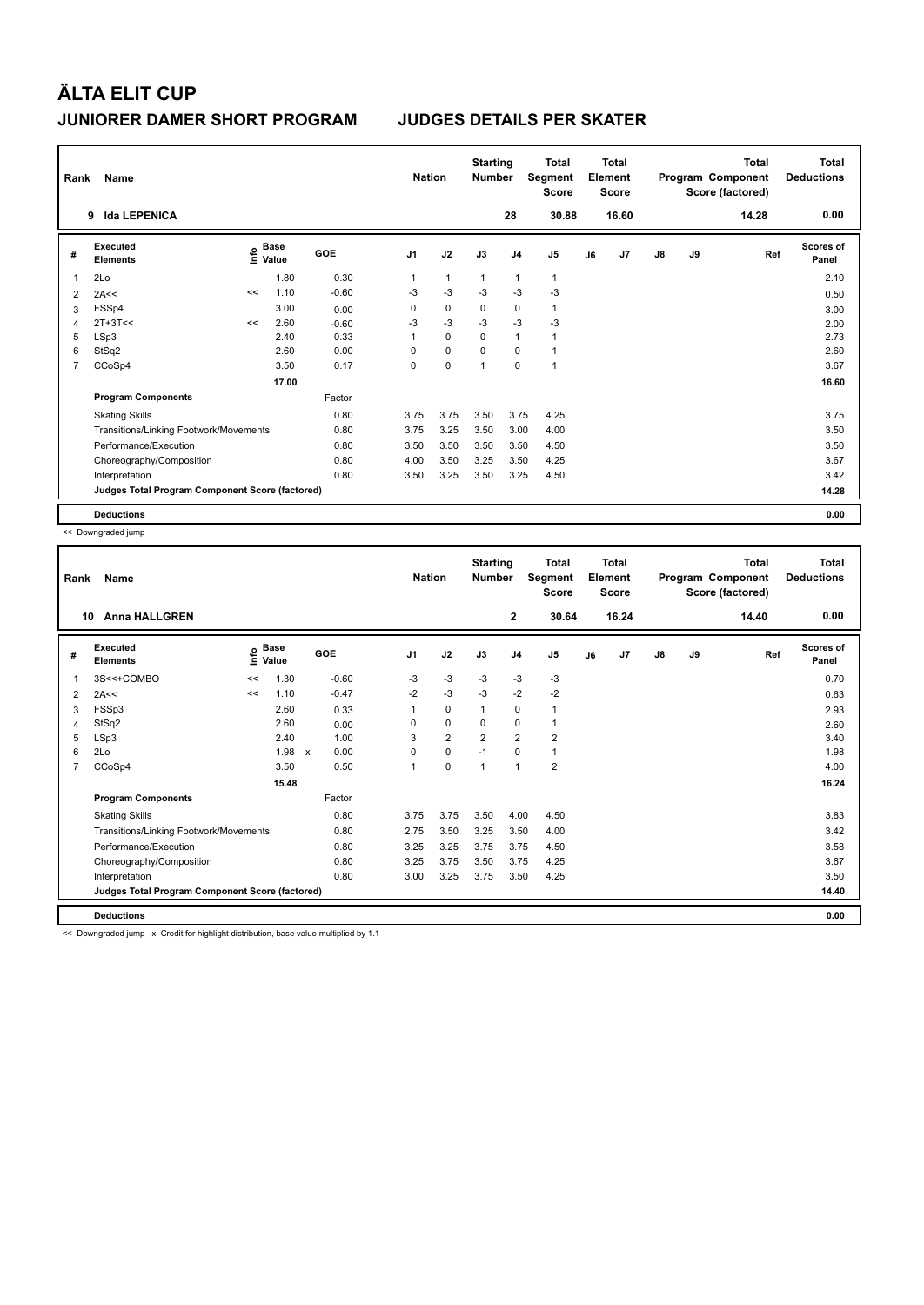| Rank           | Name                                            |    |                                  |                      |                | <b>Nation</b>        | <b>Starting</b><br><b>Number</b> |                | <b>Total</b><br>Segment<br><b>Score</b> |    | <b>Total</b><br>Element<br><b>Score</b> |               |    | <b>Total</b><br>Program Component<br>Score (factored) | <b>Total</b><br><b>Deductions</b> |
|----------------|-------------------------------------------------|----|----------------------------------|----------------------|----------------|----------------------|----------------------------------|----------------|-----------------------------------------|----|-----------------------------------------|---------------|----|-------------------------------------------------------|-----------------------------------|
| 11             | <b>Esmeralda ANDERSSON</b>                      |    |                                  |                      |                |                      |                                  | 9              | 30.61                                   |    | 15.81                                   |               |    | 14.80                                                 | 0.00                              |
| #              | Executed<br><b>Elements</b>                     |    | <b>Base</b><br>e Base<br>⊆ Value | GOE                  | J <sub>1</sub> | J2                   | J3                               | J <sub>4</sub> | J <sub>5</sub>                          | J6 | J7                                      | $\mathsf{J}8$ | J9 | Ref                                                   | <b>Scores of</b><br>Panel         |
| $\mathbf 1$    | 3Lo<<+COMBO                                     | << | .80<br>1                         | $-0.90$              | -3             | -3                   | -3                               | -3             | -3                                      |    |                                         |               |    |                                                       | 0.90                              |
| 2              | 2A<<                                            | << | 1.10                             | $-0.60$              | $-2$           | $-3$                 | $-3$                             | $-3$           | $-3$                                    |    |                                         |               |    |                                                       | 0.50                              |
| 3              | FSSp4                                           |    | 3.00                             | 0.33                 |                | $\mathbf 0$          | 0                                | $\mathbf{1}$   | 1                                       |    |                                         |               |    |                                                       | 3.33                              |
| $\overline{4}$ | 2Lo                                             |    | 1.98                             | $\mathsf{x}$<br>0.10 |                | $\mathbf 0$          | $\mathbf 1$                      | 0              | $\mathbf 0$                             |    |                                         |               |    |                                                       | 2.08                              |
| 5              | LSp2                                            |    | 1.90                             | 0.50                 |                | $\blacktriangleleft$ | 1                                | $\mathbf{1}$   | $\blacktriangleleft$                    |    |                                         |               |    |                                                       | 2.40                              |
| 6              | StSq2                                           |    | 2.60                             | 0.50                 |                | 1                    | $\mathbf{1}$                     | $\mathbf{1}$   | 1                                       |    |                                         |               |    |                                                       | 3.10                              |
| 7              | CCoSp3                                          |    | 3.00                             | 0.50                 |                | $\overline{1}$       | $\mathbf{1}$                     | $\mathbf 0$    | 1                                       |    |                                         |               |    |                                                       | 3.50                              |
|                |                                                 |    | 15.38                            |                      |                |                      |                                  |                |                                         |    |                                         |               |    |                                                       | 15.81                             |
|                | <b>Program Components</b>                       |    |                                  | Factor               |                |                      |                                  |                |                                         |    |                                         |               |    |                                                       |                                   |
|                | <b>Skating Skills</b>                           |    |                                  | 0.80                 | 3.75           | 3.75                 | 3.50                             | 3.75           | 4.00                                    |    |                                         |               |    |                                                       | 3.75                              |
|                | Transitions/Linking Footwork/Movements          |    |                                  | 0.80                 | 3.25           | 3.25                 | 3.50                             | 3.50           | 3.75                                    |    |                                         |               |    |                                                       | 3.42                              |
|                | Performance/Execution                           |    |                                  | 0.80                 | 3.75           | 3.50                 | 3.75                             | 4.00           | 4.25                                    |    |                                         |               |    |                                                       | 3.83                              |
|                | Choreography/Composition                        |    |                                  | 0.80                 | 3.50           | 3.50                 | 3.75                             | 4.00           | 4.00                                    |    |                                         |               |    |                                                       | 3.75                              |
|                | Interpretation                                  |    |                                  | 0.80                 | 3.75           | 3.50                 | 3.75                             | 3.75           | 4.25                                    |    |                                         |               |    |                                                       | 3.75                              |
|                | Judges Total Program Component Score (factored) |    |                                  |                      |                |                      |                                  |                |                                         |    |                                         |               |    |                                                       | 14.80                             |
|                | <b>Deductions</b>                               |    |                                  |                      |                |                      |                                  |                |                                         |    |                                         |               |    |                                                       | 0.00                              |

<< Downgraded jump x Credit for highlight distribution, base value multiplied by 1.1

| Rank | Name                                            |                                           |                         | <b>Nation</b>  |                | <b>Starting</b><br><b>Number</b> |                | <b>Total</b><br>Segment<br><b>Score</b> |    | <b>Total</b><br>Element<br><b>Score</b> |               |    | <b>Total</b><br>Program Component<br>Score (factored) | <b>Total</b><br><b>Deductions</b> |
|------|-------------------------------------------------|-------------------------------------------|-------------------------|----------------|----------------|----------------------------------|----------------|-----------------------------------------|----|-----------------------------------------|---------------|----|-------------------------------------------------------|-----------------------------------|
|      | <b>Betty CALLNE</b><br>12                       |                                           |                         |                |                |                                  | 12             | 30.39                                   |    | 17.31                                   |               |    | 15.08                                                 | 2.00                              |
| #    | Executed<br><b>Elements</b>                     | $\frac{e}{E}$ Base<br>$\frac{E}{E}$ Value | GOE                     | J <sub>1</sub> | J2             | J3                               | J <sub>4</sub> | J5                                      | J6 | J7                                      | $\mathsf{J}8$ | J9 | Ref                                                   | Scores of<br>Panel                |
| 1    | 2A                                              | 3.30                                      | $-0.17$                 | 0              | $-1$           | $-1$                             | 0              | 0                                       |    |                                         |               |    |                                                       | 3.13                              |
| 2    | 3S+COMBO                                        | 4.20                                      | $-2.10$                 | $-3$           | $-3$           | $-3$                             | $-3$           | $-3$                                    |    |                                         |               |    |                                                       | 2.10                              |
| 3    | CCoSp4                                          | 3.50                                      | 0.50                    |                | $\mathbf{1}$   | 1                                | 1              | 1                                       |    |                                         |               |    |                                                       | 4.00                              |
| 4    | StSq3                                           | 3.30                                      | 0.50                    |                | $\overline{1}$ | 1                                | $\overline{1}$ | $\overline{\mathbf{c}}$                 |    |                                         |               |    |                                                       | 3.80                              |
| 5    | FSSp                                            | 0.00                                      | 0.00                    |                |                |                                  |                |                                         |    |                                         |               |    |                                                       | 0.00                              |
| 6    | 2Lo                                             | 1.98                                      | $-0.90$<br>$\mathsf{x}$ | $-3$           | $-3$           | -3                               | $-3$           | $-3$                                    |    |                                         |               |    |                                                       | 1.08                              |
| 7    | LSp4                                            | 2.70                                      | 0.50                    | $\mathbf 0$    | $\mathbf{1}$   | $\overline{1}$                   | $\overline{1}$ | $\mathbf{1}$                            |    |                                         |               |    |                                                       | 3.20                              |
|      |                                                 | 18.98                                     |                         |                |                |                                  |                |                                         |    |                                         |               |    |                                                       | 17.31                             |
|      | <b>Program Components</b>                       |                                           | Factor                  |                |                |                                  |                |                                         |    |                                         |               |    |                                                       |                                   |
|      | <b>Skating Skills</b>                           |                                           | 0.80                    | 3.50           | 3.75           | 3.75                             | 4.25           | 4.50                                    |    |                                         |               |    |                                                       | 3.92                              |
|      | Transitions/Linking Footwork/Movements          |                                           | 0.80                    | 3.25           | 3.50           | 3.50                             | 3.75           | 4.00                                    |    |                                         |               |    |                                                       | 3.58                              |
|      | Performance/Execution                           |                                           | 0.80                    | 3.25           | 3.75           | 3.50                             | 4.00           | 4.25                                    |    |                                         |               |    |                                                       | 3.75                              |
|      | Choreography/Composition                        |                                           | 0.80                    | 3.50           | 3.75           | 3.75                             | 4.25           | 4.25                                    |    |                                         |               |    |                                                       | 3.92                              |
|      | Interpretation                                  |                                           | 0.80                    | 3.00           | 3.75           | 3.50                             | 3.75           | 4.00                                    |    |                                         |               |    |                                                       | 3.67                              |
|      | Judges Total Program Component Score (factored) |                                           |                         |                |                |                                  |                |                                         |    |                                         |               |    |                                                       | 15.08                             |
|      | <b>Deductions</b>                               |                                           | Falls:<br>$-2.00$       |                |                |                                  |                |                                         |    |                                         |               |    |                                                       | $-2.00$                           |

x Credit for highlight distribution, base value multiplied by 1.1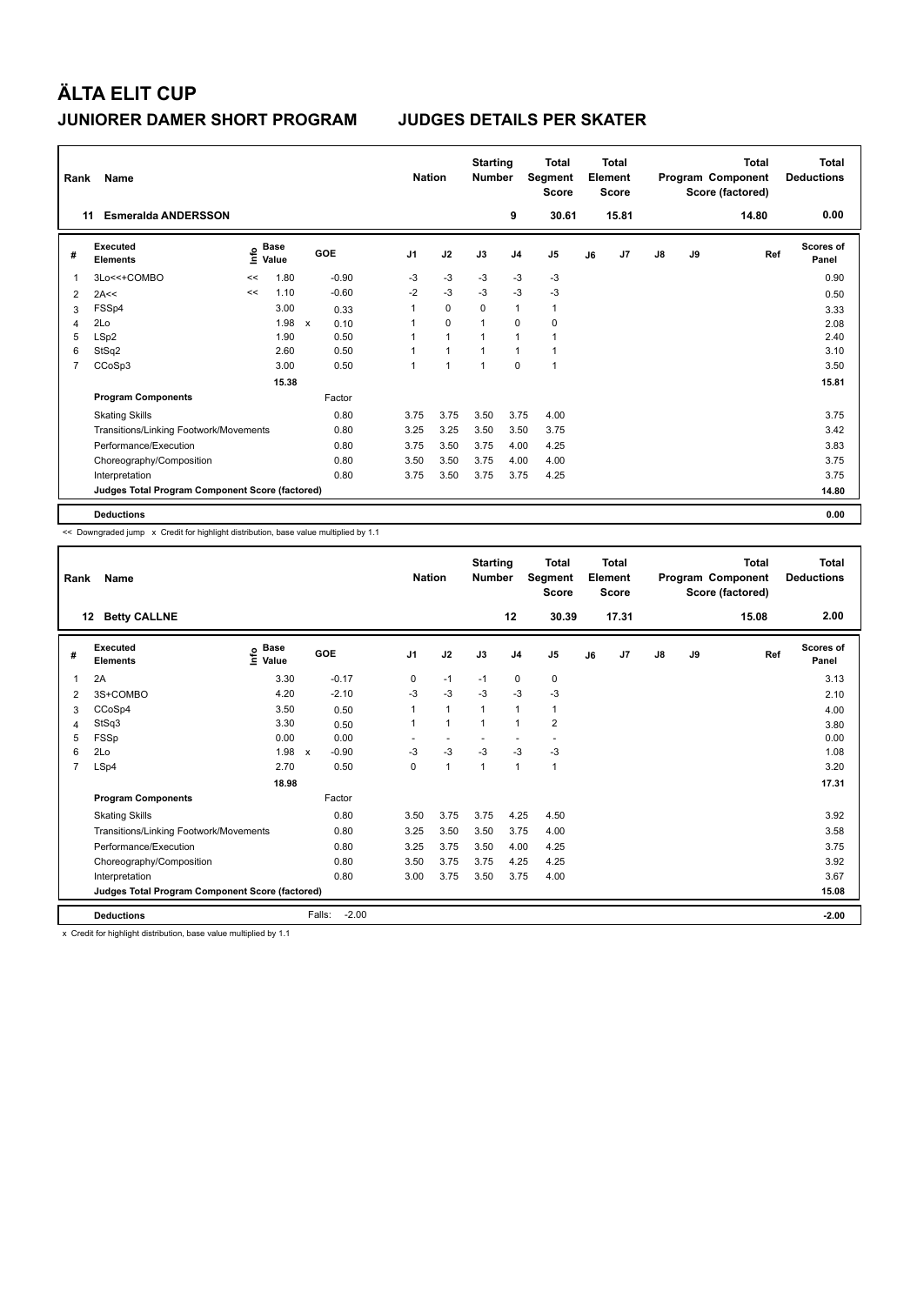| Rank           | Name                                            |         |               |              |         | <b>Nation</b>  |                | <b>Starting</b><br><b>Number</b> |                | <b>Total</b><br>Segment<br><b>Score</b> |    | <b>Total</b><br>Element<br><b>Score</b> |               |    | Total<br>Program Component<br>Score (factored) | Total<br><b>Deductions</b> |
|----------------|-------------------------------------------------|---------|---------------|--------------|---------|----------------|----------------|----------------------------------|----------------|-----------------------------------------|----|-----------------------------------------|---------------|----|------------------------------------------------|----------------------------|
|                | <b>Myrtel SALDEEN</b><br>13                     |         |               |              |         |                |                |                                  | 25             | 30.04                                   |    | 14.58                                   |               |    | 15.46                                          | 0.00                       |
| #              | Executed<br><b>Elements</b>                     | lnfo    | Base<br>Value |              | GOE     | J <sub>1</sub> | J2             | J3                               | J <sub>4</sub> | J <sub>5</sub>                          | J6 | J <sub>7</sub>                          | $\mathsf{J}8$ | J9 | Ref                                            | Scores of<br>Panel         |
| 1              | 2A<                                             | $\prec$ | 2.30          |              | $-0.33$ | $-1$           | 0              | 0                                | $-1$           | $-1$                                    |    |                                         |               |    |                                                | 1.97                       |
| 2              | $S+1T$                                          |         | 0.40          |              | $-0.30$ | -3             | $-3$           | $-3$                             | $-3$           | $-3$                                    |    |                                         |               |    |                                                | 0.10                       |
| 3              | FSSp2                                           |         | 2.30          |              | $-0.10$ | 0              | $-1$           | 0                                | 0              | $-1$                                    |    |                                         |               |    |                                                | 2.20                       |
| 4              | 2Lo                                             |         | 1.98          | $\mathsf{x}$ | 0.00    | 0              | $\mathbf 0$    | $-1$                             | $\mathbf 0$    | 0                                       |    |                                         |               |    |                                                | 1.98                       |
| 5              | CCoSp3                                          |         | 3.00          |              | 0.33    | $\Omega$       | $\overline{1}$ | $\overline{1}$                   | $\Omega$       | $\overline{1}$                          |    |                                         |               |    |                                                | 3.33                       |
| 6              | StSq2                                           |         | 2.60          |              | 0.50    | 1              | $\overline{1}$ | $\overline{1}$                   | $\mathbf{1}$   | $\mathbf{1}$                            |    |                                         |               |    |                                                | 3.10                       |
| $\overline{7}$ | LSp2                                            |         | 1.90          |              | 0.00    | 1              | $\mathbf 0$    | $\mathbf 0$                      | $\mathbf 0$    | $\mathbf 0$                             |    |                                         |               |    |                                                | 1.90                       |
|                |                                                 |         | 14.48         |              |         |                |                |                                  |                |                                         |    |                                         |               |    |                                                | 14.58                      |
|                | <b>Program Components</b>                       |         |               |              | Factor  |                |                |                                  |                |                                         |    |                                         |               |    |                                                |                            |
|                | <b>Skating Skills</b>                           |         |               |              | 0.80    | 4.00           | 3.75           | 4.00                             | 4.25           | 4.50                                    |    |                                         |               |    |                                                | 4.08                       |
|                | Transitions/Linking Footwork/Movements          |         |               |              | 0.80    | 3.50           | 3.50           | 3.75                             | 3.75           | 4.25                                    |    |                                         |               |    |                                                | 3.67                       |
|                | Performance/Execution                           |         |               |              | 0.80    | 3.25           | 3.50           | 3.75                             | 4.00           | 4.50                                    |    |                                         |               |    |                                                | 3.75                       |
|                | Choreography/Composition                        |         |               |              | 0.80    | 4.00           | 3.25           | 4.00                             | 4.25           | 4.50                                    |    |                                         |               |    |                                                | 4.08                       |
|                | Interpretation                                  |         |               |              | 0.80    | 3.50           | 3.50           | 3.75                             | 4.00           | 4.75                                    |    |                                         |               |    |                                                | 3.75                       |
|                | Judges Total Program Component Score (factored) |         |               |              |         |                |                |                                  |                |                                         |    |                                         |               |    |                                                | 15.46                      |
|                | <b>Deductions</b>                               |         |               |              |         |                |                |                                  |                |                                         |    |                                         |               |    |                                                | 0.00                       |

< Under-rotated jump x Credit for highlight distribution, base value multiplied by 1.1

| Rank | Name                                            |         |                                           |                   | <b>Nation</b>  |          | <b>Starting</b><br><b>Number</b> |                | Total<br>Segment<br><b>Score</b> |    | Total<br>Element<br><b>Score</b> |    |    | Total<br>Program Component<br>Score (factored) | <b>Total</b><br><b>Deductions</b> |
|------|-------------------------------------------------|---------|-------------------------------------------|-------------------|----------------|----------|----------------------------------|----------------|----------------------------------|----|----------------------------------|----|----|------------------------------------------------|-----------------------------------|
|      | <b>Linn FELDT</b><br>14                         |         |                                           |                   |                |          |                                  | 13             | 28.04                            |    | 15.30                            |    |    | 13.74                                          | 1.00                              |
| #    | Executed<br><b>Elements</b>                     |         | $\frac{e}{E}$ Base<br>$\frac{E}{E}$ Value | <b>GOE</b>        | J <sub>1</sub> | J2       | J3                               | J <sub>4</sub> | J <sub>5</sub>                   | J6 | J <sub>7</sub>                   | J8 | J9 | Ref                                            | <b>Scores of</b><br>Panel         |
| 1    | 2A                                              |         | 3.30                                      | $-1.00$           | $-2$           | $-2$     | $-2$                             | $-2$           | $-1$                             |    |                                  |    |    |                                                | 2.30                              |
| 2    | 3S<+COMBO                                       | $\prec$ | 2.90                                      | $-2.10$           | $-3$           | $-3$     | $-3$                             | $-3$           | $-3$                             |    |                                  |    |    |                                                | 0.80                              |
| 3    | FSSp3                                           |         | 2.60                                      | 0.00              | 1              | 0        | 0                                | 0              | $-1$                             |    |                                  |    |    |                                                | 2.60                              |
| 4    | 2Lo                                             |         | 1.80                                      | 0.00              |                | $\Omega$ | $\Omega$                         | 0              | 0                                |    |                                  |    |    |                                                | 1.80                              |
| 5    | LSp2                                            |         | 1.90                                      | $-0.20$           | $-1$           | $-1$     | $\Omega$                         | 0              | $-1$                             |    |                                  |    |    |                                                | 1.70                              |
| 6    | StSq2                                           |         | 2.60                                      | 0.00              | $\Omega$       | $\Omega$ | $\Omega$                         | $\Omega$       | 0                                |    |                                  |    |    |                                                | 2.60                              |
| 7    | CCoSp4                                          |         | 3.50                                      | 0.00              | $-1$           | 0        | $\Omega$                         | 0              | 0                                |    |                                  |    |    |                                                | 3.50                              |
|      |                                                 |         | 18.60                                     |                   |                |          |                                  |                |                                  |    |                                  |    |    |                                                | 15.30                             |
|      | <b>Program Components</b>                       |         |                                           | Factor            |                |          |                                  |                |                                  |    |                                  |    |    |                                                |                                   |
|      | <b>Skating Skills</b>                           |         |                                           | 0.80              | 3.75           | 3.75     | 3.50                             | 3.50           | 3.75                             |    |                                  |    |    |                                                | 3.67                              |
|      | Transitions/Linking Footwork/Movements          |         |                                           | 0.80              | 3.00           | 3.25     | 3.25                             | 3.00           | 3.50                             |    |                                  |    |    |                                                | 3.17                              |
|      | Performance/Execution                           |         |                                           | 0.80              | 3.25           | 3.50     | 3.50                             | 3.50           | 3.75                             |    |                                  |    |    |                                                | 3.50                              |
|      | Choreography/Composition                        |         |                                           | 0.80              | 3.25           | 3.50     | 3.50                             | 3.50           | 3.50                             |    |                                  |    |    |                                                | 3.50                              |
|      | Interpretation                                  |         |                                           | 0.80              | 3.50           | 3.00     | 3.25                             | 3.25           | 3.50                             |    |                                  |    |    |                                                | 3.33                              |
|      | Judges Total Program Component Score (factored) |         |                                           |                   |                |          |                                  |                |                                  |    |                                  |    |    |                                                | 13.74                             |
|      | <b>Deductions</b>                               |         |                                           | $-1.00$<br>Falls: |                |          |                                  |                |                                  |    |                                  |    |    |                                                | $-1.00$                           |

< Under-rotated jump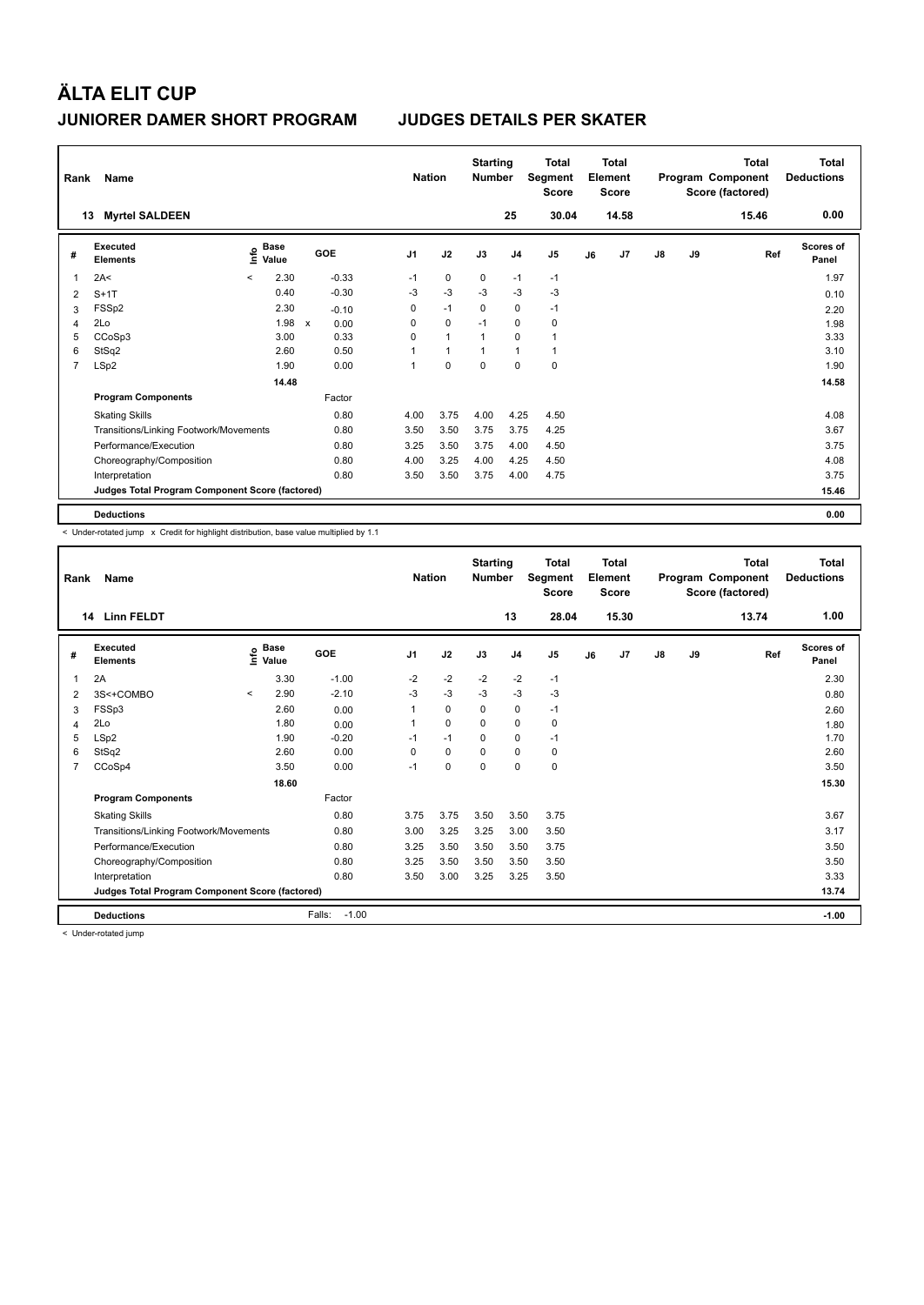| Rank         | Name                                            |                              |              |         | <b>Nation</b>  |              | <b>Starting</b><br><b>Number</b> |                | Total<br>Segment<br><b>Score</b> |    | <b>Total</b><br>Element<br><b>Score</b> |               |    | <b>Total</b><br>Program Component<br>Score (factored) | <b>Total</b><br><b>Deductions</b> |
|--------------|-------------------------------------------------|------------------------------|--------------|---------|----------------|--------------|----------------------------------|----------------|----------------------------------|----|-----------------------------------------|---------------|----|-------------------------------------------------------|-----------------------------------|
|              | Pernilla SÖDERHOLM<br>15                        |                              |              |         |                |              |                                  | 29             | 27.88                            |    | 14.68                                   |               |    | 14.20                                                 | 1.00                              |
| #            | Executed<br><b>Elements</b>                     | <b>Base</b><br>lnfo<br>Value | GOE          |         | J <sub>1</sub> | J2           | J3                               | J <sub>4</sub> | J <sub>5</sub>                   | J6 | J7                                      | $\mathsf{J}8$ | J9 | Ref                                                   | <b>Scores of</b><br>Panel         |
| $\mathbf{1}$ | T+COMBO                                         | 0.00                         |              | 0.00    |                |              |                                  |                | $\overline{\phantom{a}}$         |    |                                         |               |    |                                                       | 0.00                              |
| 2            | 2A                                              | 3.30                         |              | $-1.50$ | $-3$           | $-3$         | $-3$                             | $-3$           | $-3$                             |    |                                         |               |    |                                                       | 1.80                              |
| 3            | CCoSp4                                          | 3.50                         |              | 0.33    | 0              | $\mathbf{1}$ | 1                                | $\mathbf 0$    | 1                                |    |                                         |               |    |                                                       | 3.83                              |
| 4            | 1Lo                                             | 0.55                         | $\mathsf{x}$ | $-0.30$ | $-3$           | $-3$         | $-3$                             | $-3$           | $-3$                             |    |                                         |               |    |                                                       | 0.25                              |
| 5            | LSp3                                            | 2.40                         |              | 0.17    | $\mathbf{1}$   | $\mathbf{1}$ | 0                                | $\mathbf 0$    | 0                                |    |                                         |               |    |                                                       | 2.57                              |
| 6            | FSSp3                                           | 2.60                         |              | 0.33    | 1              | 1            |                                  | $\mathbf 0$    | 0                                |    |                                         |               |    |                                                       | 2.93                              |
| 7            | StSq3                                           | 3.30                         |              | 0.00    | 0              | 1            | $\mathbf 0$                      | $\mathbf 0$    | 0                                |    |                                         |               |    |                                                       | 3.30                              |
|              |                                                 | 15.65                        |              |         |                |              |                                  |                |                                  |    |                                         |               |    |                                                       | 14.68                             |
|              | <b>Program Components</b>                       |                              |              | Factor  |                |              |                                  |                |                                  |    |                                         |               |    |                                                       |                                   |
|              | <b>Skating Skills</b>                           |                              |              | 0.80    | 4.25           | 4.00         | 3.75                             | 3.50           | 4.00                             |    |                                         |               |    |                                                       | 3.92                              |
|              | Transitions/Linking Footwork/Movements          |                              |              | 0.80    | 3.75           | 3.50         | 3.50                             | 3.00           | 3.50                             |    |                                         |               |    |                                                       | 3.50                              |
|              | Performance/Execution                           |                              |              | 0.80    | 2.75           | 3.25         | 3.50                             | 3.25           | 3.75                             |    |                                         |               |    |                                                       | 3.33                              |
|              | Choreography/Composition                        |                              |              | 0.80    | 3.50           | 3.25         | 3.50                             | 3.50           | 3.75                             |    |                                         |               |    |                                                       | 3.50                              |
|              | Interpretation                                  |                              |              | 0.80    | 3.25           | 3.50         | 3.75                             | 3.25           | 3.75                             |    |                                         |               |    |                                                       | 3.50                              |
|              | Judges Total Program Component Score (factored) |                              |              |         |                |              |                                  |                |                                  |    |                                         |               |    |                                                       | 14.20                             |
|              | <b>Deductions</b>                               |                              | Falls:       | $-1.00$ |                |              |                                  |                |                                  |    |                                         |               |    |                                                       | $-1.00$                           |

x Credit for highlight distribution, base value multiplied by 1.1

| Rank | <b>Name</b>                                     |    |                                           |     |         |                | <b>Nation</b> | <b>Starting</b><br><b>Number</b> |                | Total<br>Segment<br><b>Score</b> |    | Total<br>Element<br><b>Score</b> |    |    | Total<br>Program Component<br>Score (factored) | <b>Total</b><br><b>Deductions</b> |
|------|-------------------------------------------------|----|-------------------------------------------|-----|---------|----------------|---------------|----------------------------------|----------------|----------------------------------|----|----------------------------------|----|----|------------------------------------------------|-----------------------------------|
|      | <b>Filippa WICKSTRÖM</b><br>16                  |    |                                           |     |         |                |               |                                  | 16             | 27.76                            |    | 13.48                            |    |    | 14.28                                          | 0.00                              |
| #    | Executed<br><b>Elements</b>                     |    | $\frac{e}{E}$ Base<br>$\frac{E}{E}$ Value | GOE |         | J <sub>1</sub> | J2            | J3                               | J <sub>4</sub> | J <sub>5</sub>                   | J6 | J <sub>7</sub>                   | J8 | J9 | Ref                                            | <b>Scores of</b><br>Panel         |
| 1    | LSp2                                            |    | 1.90                                      |     | 0.50    | 1              | $\mathbf{1}$  | $\mathbf{1}$                     | $\mathbf{1}$   | $\mathbf{1}$                     |    |                                  |    |    |                                                | 2.40                              |
| 2    | 2A<<                                            | << | 1.10                                      |     | $-0.47$ | $-2$           | $-3$          | $-3$                             | $-2$           | $-2$                             |    |                                  |    |    |                                                | 0.63                              |
| 3    | S+COMBO                                         |    | 0.00                                      |     | 0.00    |                |               |                                  |                |                                  |    |                                  |    |    |                                                | 0.00                              |
| 4    | FSSp3                                           |    | 2.60                                      |     | $-0.10$ | $-1$           | 0             | $-2$                             | $\mathbf 0$    | 0                                |    |                                  |    |    |                                                | 2.50                              |
| 5    | 2Lo                                             |    | $1.98 \times$                             |     | 0.20    | 1              | $\Omega$      | $\Omega$                         | $\mathbf{1}$   | 1                                |    |                                  |    |    |                                                | 2.18                              |
| 6    | StSq2                                           |    | 2.60                                      |     | 0.00    | 0              | $\Omega$      | $\Omega$                         | $\Omega$       | 1                                |    |                                  |    |    |                                                | 2.60                              |
| 7    | CCoSp3                                          |    | 3.00                                      |     | 0.17    | 0              | 1             | $\mathbf 0$                      | $\mathbf 0$    | $\mathbf{1}$                     |    |                                  |    |    |                                                | 3.17                              |
|      |                                                 |    | 13.18                                     |     |         |                |               |                                  |                |                                  |    |                                  |    |    |                                                | 13.48                             |
|      | <b>Program Components</b>                       |    |                                           |     | Factor  |                |               |                                  |                |                                  |    |                                  |    |    |                                                |                                   |
|      | <b>Skating Skills</b>                           |    |                                           |     | 0.80    | 3.50           | 4.25          | 3.50                             | 3.75           | 4.00                             |    |                                  |    |    |                                                | 3.75                              |
|      | Transitions/Linking Footwork/Movements          |    |                                           |     | 0.80    | 3.25           | 3.75          | 3.00                             | 3.25           | 3.75                             |    |                                  |    |    |                                                | 3.42                              |
|      | Performance/Execution                           |    |                                           |     | 0.80    | 3.00           | 4.25          | 3.25                             | 3.50           | 3.75                             |    |                                  |    |    |                                                | 3.50                              |
|      | Choreography/Composition                        |    |                                           |     | 0.80    | 3.50           | 4.00          | 3.25                             | 3.75           | 4.00                             |    |                                  |    |    |                                                | 3.75                              |
|      | Interpretation                                  |    |                                           |     | 0.80    | 3.00           | 4.00          | 3.00                             | 3.50           | 3.75                             |    |                                  |    |    |                                                | 3.42                              |
|      | Judges Total Program Component Score (factored) |    |                                           |     |         |                |               |                                  |                |                                  |    |                                  |    |    |                                                | 14.28                             |
|      | <b>Deductions</b>                               |    |                                           |     |         |                |               |                                  |                |                                  |    |                                  |    |    |                                                | 0.00                              |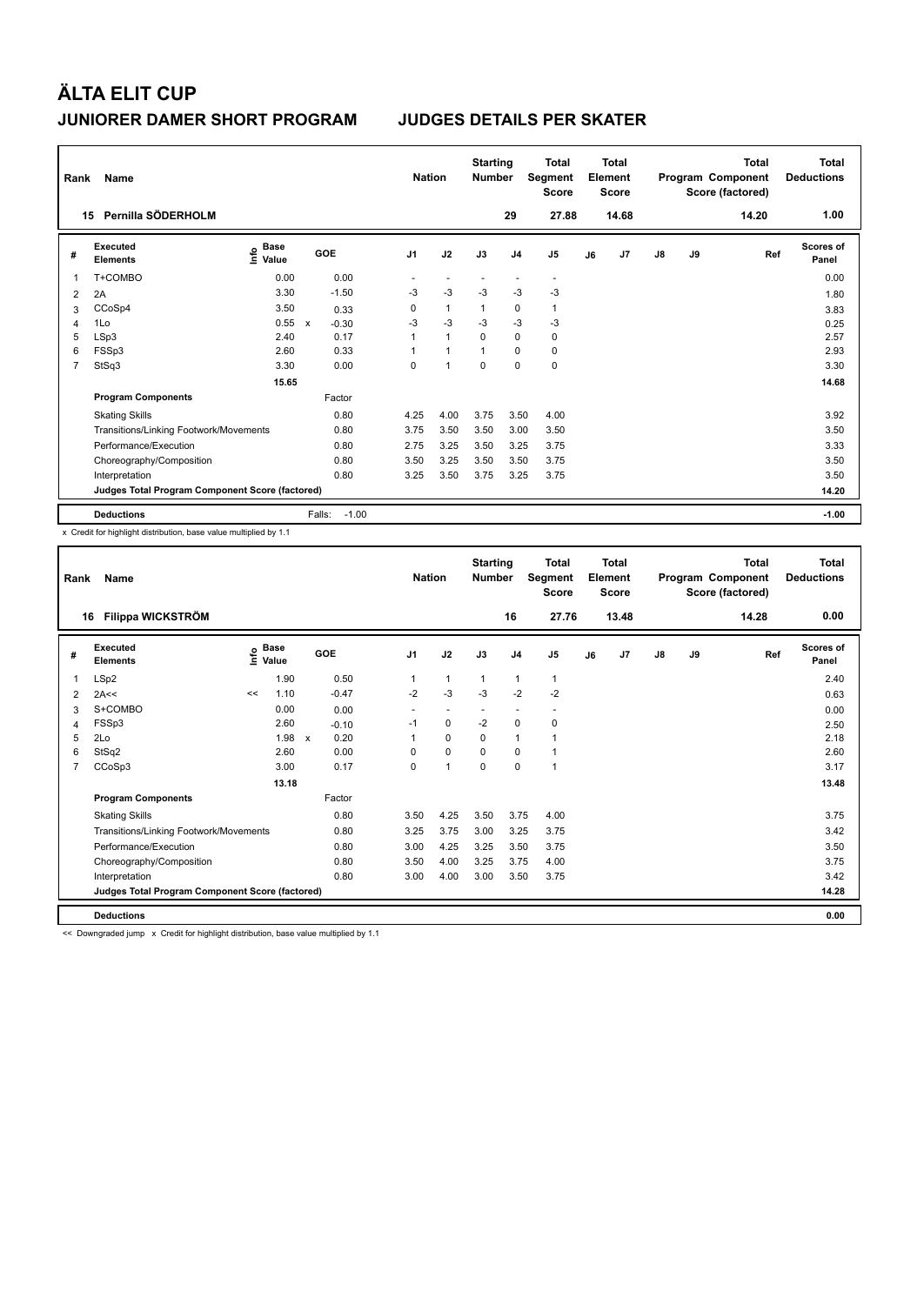| Rank           | Name                                            |                              |              |         | <b>Nation</b>  |              | <b>Starting</b><br><b>Number</b> |                | Total<br>Segment<br><b>Score</b> |    | Total<br>Element<br><b>Score</b> |               |    | Total<br>Program Component<br>Score (factored) | Total<br><b>Deductions</b> |
|----------------|-------------------------------------------------|------------------------------|--------------|---------|----------------|--------------|----------------------------------|----------------|----------------------------------|----|----------------------------------|---------------|----|------------------------------------------------|----------------------------|
|                | <b>Elin SIEVERT</b><br>17                       |                              |              |         |                |              |                                  | 5              | 27.17                            |    | 13.97                            |               |    | 14.20                                          | 1.00                       |
| #              | Executed<br><b>Elements</b>                     | <b>Base</b><br>lnfo<br>Value |              | GOE     | J <sub>1</sub> | J2           | J3                               | J <sub>4</sub> | J <sub>5</sub>                   | J6 | J7                               | $\mathsf{J}8$ | J9 | Ref                                            | <b>Scores of</b><br>Panel  |
| 1              | 3S<<+COMBO                                      | 1.30<br><<                   |              | $-0.60$ | $-3$           | $-3$         | $-3$                             | $-3$           | $-3$                             |    |                                  |               |    |                                                | 0.70                       |
| $\overline{2}$ | 2Lo                                             | 1.80                         |              | 0.30    | 1              | $\mathbf{1}$ | $\overline{1}$                   | $\mathbf{1}$   | $\mathbf{1}$                     |    |                                  |               |    |                                                | 2.10                       |
| 3              | FSSp4                                           | 3.00                         |              | 0.00    | 1              | $\mathbf 0$  | 0                                | $\mathbf 0$    | $\mathbf 0$                      |    |                                  |               |    |                                                | 3.00                       |
| 4              | LSp2                                            | 1.90                         |              | 0.00    | 0              | $-1$         | $\mathbf 0$                      | $\mathbf 0$    | $\mathbf 0$                      |    |                                  |               |    |                                                | 1.90                       |
| 5              | Α                                               | 0.00                         | $\mathsf{x}$ | 0.00    | ٠              | ٠            |                                  |                |                                  |    |                                  |               |    |                                                | 0.00                       |
| 6              | CCoSp4                                          | 3.50                         |              | 0.00    | 0              | 0            | $\Omega$                         | 0              | 0                                |    |                                  |               |    |                                                | 3.50                       |
| 7              | StSq2                                           | 2.60                         |              | 0.17    | 1              | $\mathbf 0$  | $\overline{ }$                   | $\mathbf 0$    | 0                                |    |                                  |               |    |                                                | 2.77                       |
|                |                                                 | 14.10                        |              |         |                |              |                                  |                |                                  |    |                                  |               |    |                                                | 13.97                      |
|                | <b>Program Components</b>                       |                              |              | Factor  |                |              |                                  |                |                                  |    |                                  |               |    |                                                |                            |
|                | <b>Skating Skills</b>                           |                              |              | 0.80    | 3.75           | 3.75         | 3.50                             | 3.75           | 4.00                             |    |                                  |               |    |                                                | 3.75                       |
|                | Transitions/Linking Footwork/Movements          |                              |              | 0.80    | 3.50           | 3.25         | 3.25                             | 3.00           | 3.75                             |    |                                  |               |    |                                                | 3.33                       |
|                | Performance/Execution                           |                              |              | 0.80    | 3.50           | 3.50         | 3.50                             | 3.50           | 3.75                             |    |                                  |               |    |                                                | 3.50                       |
|                | Choreography/Composition                        |                              |              | 0.80    | 4.00           | 3.50         | 3.75                             | 3.50           | 4.00                             |    |                                  |               |    |                                                | 3.75                       |
|                | Interpretation                                  |                              |              | 0.80    | 3.50           | 3.25         | 3.50                             | 3.25           | 3.50                             |    |                                  |               |    |                                                | 3.42                       |
|                | Judges Total Program Component Score (factored) |                              |              |         |                |              |                                  |                |                                  |    |                                  |               |    |                                                | 14.20                      |
|                | <b>Deductions</b>                               |                              | Falls:       | $-1.00$ |                |              |                                  |                |                                  |    |                                  |               |    |                                                | $-1.00$                    |

<< Downgraded jump x Credit for highlight distribution, base value multiplied by 1.1

| Rank           | Name                                            |         |                      |                   | <b>Nation</b>  |              | <b>Starting</b><br><b>Number</b> |                | <b>Total</b><br>Segment<br><b>Score</b> |    | Total<br>Element<br><b>Score</b> |               |    | Total<br>Program Component<br>Score (factored) | <b>Total</b><br><b>Deductions</b> |
|----------------|-------------------------------------------------|---------|----------------------|-------------------|----------------|--------------|----------------------------------|----------------|-----------------------------------------|----|----------------------------------|---------------|----|------------------------------------------------|-----------------------------------|
|                | <b>Clara ZARING</b><br>18                       |         |                      |                   |                |              |                                  | $\overline{7}$ | 26.97                                   |    | 14.77                            |               |    | 14.20                                          | 2.00                              |
| #              | Executed<br><b>Elements</b>                     | ١nfo    | <b>Base</b><br>Value | <b>GOE</b>        | J <sub>1</sub> | J2           | J3                               | J <sub>4</sub> | J5                                      | J6 | J7                               | $\mathsf{J}8$ | J9 | Ref                                            | <b>Scores of</b><br>Panel         |
| 1              | 2A<                                             | $\prec$ | 2.30                 | $-1.50$           | -3             | $-3$         | $-3$                             | $-3$           | $-3$                                    |    |                                  |               |    |                                                | 0.80                              |
| 2              | 3Lo<<+COMBO                                     | <<      | 1.80                 | $-0.90$           | -3             | $-3$         | $-3$                             | $-3$           | $-3$                                    |    |                                  |               |    |                                                | 0.90                              |
| 3              | FSSp3                                           |         | 2.60                 | 0.00              | 0              | $\mathbf 0$  | $-1$                             | 0              | 0                                       |    |                                  |               |    |                                                | 2.60                              |
| 4              | 2Lo                                             |         | 1.80                 | 0.00              | 0              | $\mathbf 0$  | 1                                | $\mathbf 0$    | 0                                       |    |                                  |               |    |                                                | 1.80                              |
| 5              | CCoSp4                                          |         | 3.50                 | 0.00              | $\Omega$       | $\mathbf{1}$ | $\Omega$                         | $\Omega$       | 0                                       |    |                                  |               |    |                                                | 3.50                              |
| 6              | StSq2                                           |         | 2.60                 | 0.17              | 0              | $\mathbf{1}$ | 0                                | $\mathbf 0$    | 1                                       |    |                                  |               |    |                                                | 2.77                              |
| $\overline{7}$ | LSp3                                            |         | 2.40                 | 0.00              | $\Omega$       | $\mathbf 0$  | $\Omega$                         | $\Omega$       | 0                                       |    |                                  |               |    |                                                | 2.40                              |
|                |                                                 |         | 17.00                |                   |                |              |                                  |                |                                         |    |                                  |               |    |                                                | 14.77                             |
|                | <b>Program Components</b>                       |         |                      | Factor            |                |              |                                  |                |                                         |    |                                  |               |    |                                                |                                   |
|                | <b>Skating Skills</b>                           |         |                      | 0.80              | 3.75           | 4.00         | 3.50                             | 3.75           | 3.50                                    |    |                                  |               |    |                                                | 3.67                              |
|                | Transitions/Linking Footwork/Movements          |         |                      | 0.80              | 3.25           | 4.00         | 3.50                             | 3.00           | 3.50                                    |    |                                  |               |    |                                                | 3.42                              |
|                | Performance/Execution                           |         |                      | 0.80              | 3.25           | 3.75         | 3.75                             | 3.50           | 3.50                                    |    |                                  |               |    |                                                | 3.58                              |
|                | Choreography/Composition                        |         |                      | 0.80              | 3.50           | 3.75         | 3.75                             | 3.50           | 3.50                                    |    |                                  |               |    |                                                | 3.58                              |
|                | Interpretation                                  |         |                      | 0.80              | 3.25           | 4.00         | 3.50                             | 3.25           | 3.75                                    |    |                                  |               |    |                                                | 3.50                              |
|                | Judges Total Program Component Score (factored) |         |                      |                   |                |              |                                  |                |                                         |    |                                  |               |    |                                                | 14.20                             |
|                | <b>Deductions</b><br>$\cdots$<br>$\sim$         |         |                      | $-2.00$<br>Falls: |                |              |                                  |                |                                         |    |                                  |               |    |                                                | $-2.00$                           |

< Under-rotated jump << Downgraded jump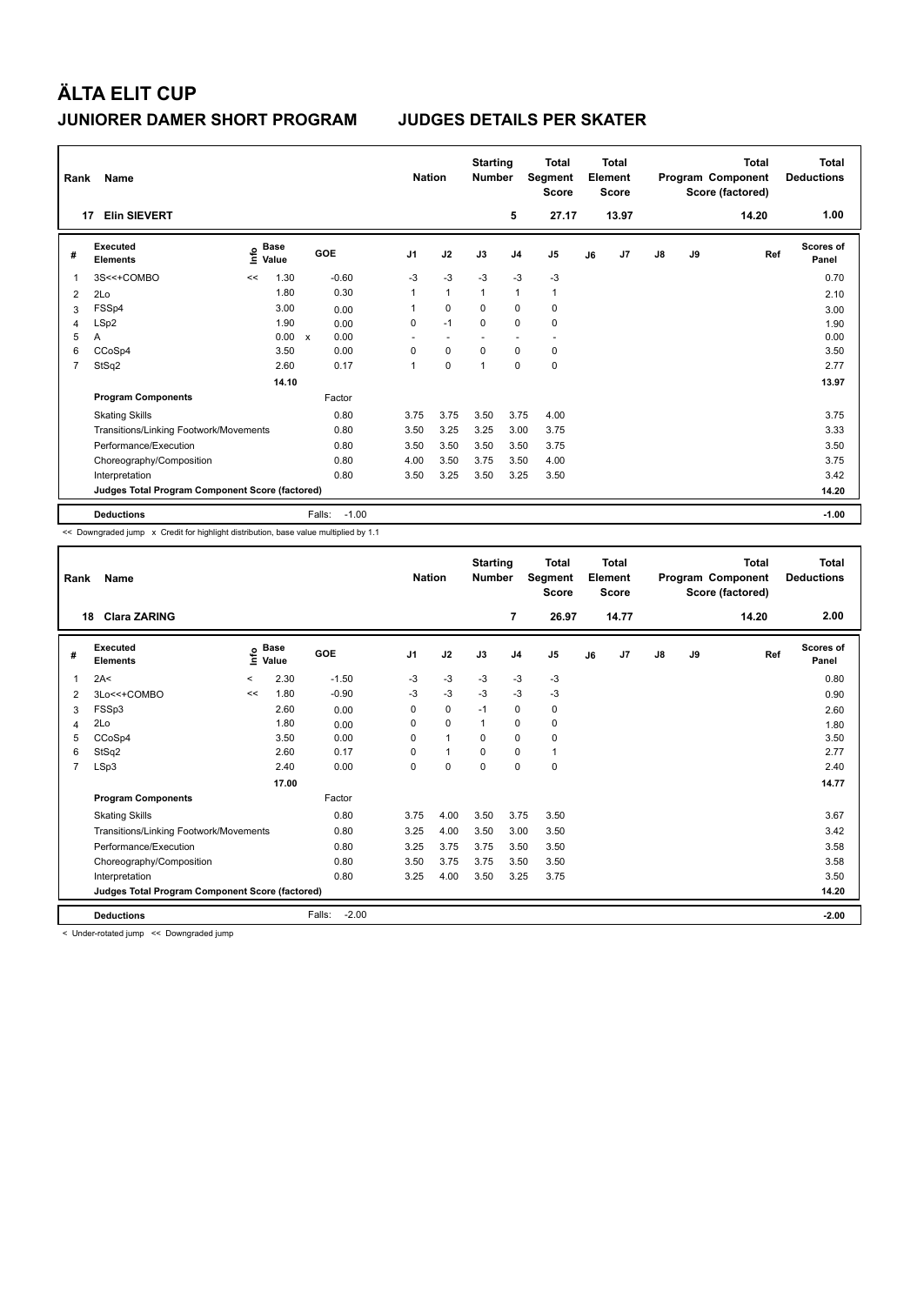| Rank           | Name                                            |      |               |                           |         |                | <b>Nation</b> | <b>Starting</b><br><b>Number</b> |                | <b>Total</b><br>Segment<br><b>Score</b> |    | <b>Total</b><br>Element<br><b>Score</b> |               |    | Total<br>Program Component<br>Score (factored) | Total<br><b>Deductions</b> |
|----------------|-------------------------------------------------|------|---------------|---------------------------|---------|----------------|---------------|----------------------------------|----------------|-----------------------------------------|----|-----------------------------------------|---------------|----|------------------------------------------------|----------------------------|
|                | <b>Ebba LINDEVRET</b><br>19                     |      |               |                           |         |                |               |                                  | 27             | 26.49                                   |    | 14.11                                   |               |    | 12.38                                          | 0.00                       |
| #              | Executed<br><b>Elements</b>                     | lnfo | Base<br>Value |                           | GOE     | J <sub>1</sub> | J2            | J3                               | J <sub>4</sub> | J <sub>5</sub>                          | J6 | J <sub>7</sub>                          | $\mathsf{J}8$ | J9 | Ref                                            | Scores of<br>Panel         |
| 1              | 2A<<                                            | <<   | 1.10          |                           | $-0.47$ | $-2$           | $-3$          | $-2$                             | $-1$           | -3                                      |    |                                         |               |    |                                                | 0.63                       |
| 2              | $3S < +1LO$                                     | <<   | 1.80          |                           | $-0.60$ | $-3$           | $-3$          | $-3$                             | $-3$           | $-3$                                    |    |                                         |               |    |                                                | 1.20                       |
| 3              | FSSp3                                           |      | 2.60          |                           | $-0.30$ | $-1$           | $-1$          | $-1$                             | $-1$           | $-1$                                    |    |                                         |               |    |                                                | 2.30                       |
| 4              | LSp3                                            |      | 2.40          |                           | 0.00    | 0              | 0             | 0                                | $\mathbf 0$    | $-1$                                    |    |                                         |               |    |                                                | 2.40                       |
| 5              | StSq2                                           |      | 2.60          |                           | 0.00    | $-2$           | $\Omega$      | $\Omega$                         | $\mathbf 0$    | $\mathbf 0$                             |    |                                         |               |    |                                                | 2.60                       |
| 6              | 2Lo                                             |      | 1.98          | $\boldsymbol{\mathsf{x}}$ | 0.00    |                | 0             | 0                                | $\mathbf 0$    | 0                                       |    |                                         |               |    |                                                | 1.98                       |
| $\overline{7}$ | CCoSp3                                          |      | 3.00          |                           | 0.00    | 1              | $\mathbf 0$   | $\mathbf 0$                      | $\mathbf 0$    | $-1$                                    |    |                                         |               |    |                                                | 3.00                       |
|                |                                                 |      | 15.48         |                           |         |                |               |                                  |                |                                         |    |                                         |               |    |                                                | 14.11                      |
|                | <b>Program Components</b>                       |      |               |                           | Factor  |                |               |                                  |                |                                         |    |                                         |               |    |                                                |                            |
|                | <b>Skating Skills</b>                           |      |               |                           | 0.80    | 2.00           | 3.50          | 3.50                             | 3.25           | 3.00                                    |    |                                         |               |    |                                                | 3.25                       |
|                | Transitions/Linking Footwork/Movements          |      |               |                           | 0.80    | 2.50           | 3.25          | 3.25                             | 3.00           | 2.75                                    |    |                                         |               |    |                                                | 3.00                       |
|                | Performance/Execution                           |      |               |                           | 0.80    | 3.00           | 3.25          | 3.25                             | 3.00           | 3.00                                    |    |                                         |               |    |                                                | 3.08                       |
|                | Choreography/Composition                        |      |               |                           | 0.80    | 2.75           | 3.25          | 3.25                             | 3.25           | 2.75                                    |    |                                         |               |    |                                                | 3.08                       |
|                | Interpretation                                  |      |               |                           | 0.80    | 2.25           | 3.00          | 3.50                             | 3.25           | 3.00                                    |    |                                         |               |    |                                                | 3.08                       |
|                | Judges Total Program Component Score (factored) |      |               |                           |         |                |               |                                  |                |                                         |    |                                         |               |    |                                                | 12.38                      |
|                | <b>Deductions</b>                               |      |               |                           |         |                |               |                                  |                |                                         |    |                                         |               |    |                                                | 0.00                       |

<< Downgraded jump x Credit for highlight distribution, base value multiplied by 1.1

| Rank           | Name                                                                                                                   |         |                    |                      | <b>Nation</b>  |                         | <b>Starting</b><br><b>Number</b> |                          | <b>Total</b><br>Segment<br><b>Score</b> |    | <b>Total</b><br>Element<br><b>Score</b> |               |    | <b>Total</b><br>Program Component<br>Score (factored) | <b>Total</b><br><b>Deductions</b> |
|----------------|------------------------------------------------------------------------------------------------------------------------|---------|--------------------|----------------------|----------------|-------------------------|----------------------------------|--------------------------|-----------------------------------------|----|-----------------------------------------|---------------|----|-------------------------------------------------------|-----------------------------------|
| 20             | <b>Tilda ALTERYD</b>                                                                                                   |         |                    |                      |                |                         |                                  | 6                        | 26.30                                   |    | 11.58                                   |               |    | 15.72                                                 | 1.00                              |
| #              | <b>Executed</b><br><b>Elements</b>                                                                                     |         | $\frac{e}{E}$ Base | GOE                  | J <sub>1</sub> | J2                      | J3                               | J <sub>4</sub>           | J5                                      | J6 | J7                                      | $\mathsf{J}8$ | J9 | Ref                                                   | Scores of<br>Panel                |
| 1              | 2A<                                                                                                                    | $\prec$ | 2.30               | $-1.50$              | $-3$           | $-3$                    | $-3$                             | $-3$                     | $-3$                                    |    |                                         |               |    |                                                       | 0.80                              |
| 2              | 3S<<+COMBO                                                                                                             | <<      | 1.30               | $-0.60$              | $-3$           | $-3$                    | $-3$                             | $-3$                     | $-3$                                    |    |                                         |               |    |                                                       | 0.70                              |
| 3              | CCoSp                                                                                                                  |         | 0.00               | 0.00                 |                | $\sim$                  |                                  | $\overline{\phantom{a}}$ |                                         |    |                                         |               |    |                                                       | 0.00                              |
| 4              | StSq3                                                                                                                  |         | 3.30               | 1.00                 | 2              | $\overline{\mathbf{c}}$ | 2                                | $\mathbf{1}$             | $\overline{\mathbf{c}}$                 |    |                                         |               |    |                                                       | 4.30                              |
| 5              | 2Lo                                                                                                                    |         | 1.98               | 0.00<br>$\mathsf{x}$ | 0              | $\Omega$                | $\Omega$                         | $\Omega$                 | $-1$                                    |    |                                         |               |    |                                                       | 1.98                              |
| 6              | FSSp2                                                                                                                  |         | 2.30               | $-0.30$              | $-1$           | $-1$                    | $-1$                             | $-1$                     | $-1$                                    |    |                                         |               |    |                                                       | 2.00                              |
| $\overline{7}$ | LSp2                                                                                                                   |         | 1.90               | $-0.10$              | 0              | $-1$                    | 1                                | $-1$                     | 0                                       |    |                                         |               |    |                                                       | 1.80                              |
|                |                                                                                                                        |         | 13.08              |                      |                |                         |                                  |                          |                                         |    |                                         |               |    |                                                       | 11.58                             |
|                | <b>Program Components</b>                                                                                              |         |                    | Factor               |                |                         |                                  |                          |                                         |    |                                         |               |    |                                                       |                                   |
|                | <b>Skating Skills</b>                                                                                                  |         |                    | 0.80                 | 4.25           | 4.25                    | 4.25                             | 4.25                     | 4.75                                    |    |                                         |               |    |                                                       | 4.25                              |
|                | Transitions/Linking Footwork/Movements                                                                                 |         |                    | 0.80                 | 3.50           | 3.50                    | 3.75                             | 3.50                     | 4.00                                    |    |                                         |               |    |                                                       | 3.58                              |
|                | Performance/Execution                                                                                                  |         |                    | 0.80                 | 3.00           | 4.00                    | 3.75                             | 3.50                     | 4.50                                    |    |                                         |               |    |                                                       | 3.75                              |
|                | Choreography/Composition                                                                                               |         |                    | 0.80                 | 3.50           | 4.00                    | 3.75                             | 3.75                     | 4.50                                    |    |                                         |               |    |                                                       | 3.83                              |
|                | Interpretation                                                                                                         |         |                    | 0.80                 | 3.25           | 4.00                    | 4.50                             | 4.25                     | 4.75                                    |    |                                         |               |    |                                                       | 4.25                              |
|                | Judges Total Program Component Score (factored)                                                                        |         |                    |                      |                |                         |                                  |                          |                                         |    |                                         |               |    |                                                       | 15.72                             |
|                | <b>Deductions</b>                                                                                                      |         |                    | Falls:<br>$-1.00$    |                |                         |                                  |                          |                                         |    |                                         |               |    |                                                       | $-1.00$                           |
|                | The decomposed to see the Composed and these the Conditions attributed distribution there is a higher assignment of or |         |                    |                      |                |                         |                                  |                          |                                         |    |                                         |               |    |                                                       |                                   |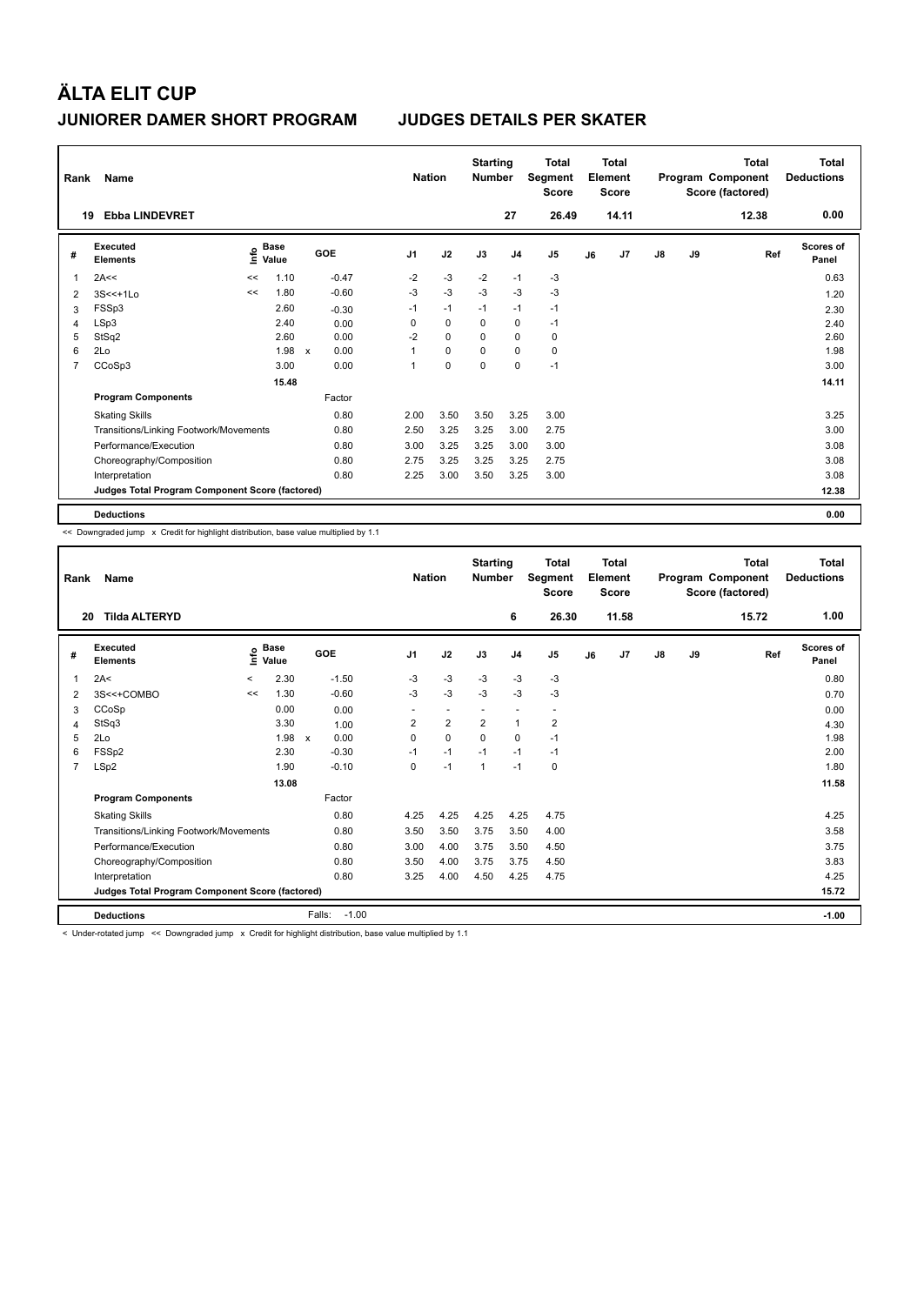| Rank           | Name                                            |                                  |                           |         | <b>Nation</b>  |      | <b>Starting</b><br><b>Number</b> |                | <b>Total</b><br>Segment<br><b>Score</b> |    | <b>Total</b><br>Element<br><b>Score</b> |               |    | Total<br>Program Component<br>Score (factored) | Total<br><b>Deductions</b> |
|----------------|-------------------------------------------------|----------------------------------|---------------------------|---------|----------------|------|----------------------------------|----------------|-----------------------------------------|----|-----------------------------------------|---------------|----|------------------------------------------------|----------------------------|
| 21             | <b>Moa BERGLUND</b>                             |                                  |                           |         |                |      |                                  | 19             | 26.19                                   |    | 12.71                                   |               |    | 13.48                                          | 0.00                       |
| #              | Executed<br><b>Elements</b>                     | <b>Base</b><br>e Base<br>⊆ Value |                           | GOE     | J <sub>1</sub> | J2   | J3                               | J <sub>4</sub> | J <sub>5</sub>                          | J6 | J <sub>7</sub>                          | $\mathsf{J}8$ | J9 | Ref                                            | Scores of<br>Panel         |
| 1              | Α                                               | 0.00                             |                           | 0.00    |                |      |                                  |                | $\overline{\phantom{a}}$                |    |                                         |               |    |                                                | 0.00                       |
| 2              | FSSp3                                           | 2.60                             |                           | $-0.20$ | 0              | $-1$ | 0                                | $-1$           | $-1$                                    |    |                                         |               |    |                                                | 2.40                       |
| 3              | StSq2                                           | 2.60                             |                           | 0.00    | 0              | 0    | 0                                | 0              | 0                                       |    |                                         |               |    |                                                | 2.60                       |
| 4              | $Lz+2T$                                         | 1.43                             | $\boldsymbol{\mathsf{x}}$ | $-0.60$ | $-3$           | $-3$ | $-3$                             | $-3$           | $-3$                                    |    |                                         |               |    |                                                | 0.83                       |
| 5              | LSp1                                            | 1.50                             |                           | 0.00    | 1              | $-1$ | $\Omega$                         | $\mathbf 0$    | $\mathbf 0$                             |    |                                         |               |    |                                                | 1.50                       |
| 6              | CCoSp4                                          | 3.50                             |                           | 0.00    | 0              | $-1$ | 0                                | $\mathbf 0$    | $\mathbf 0$                             |    |                                         |               |    |                                                | 3.50                       |
| $\overline{7}$ | 2Lo                                             | 1.98                             | $\mathsf{x}$              | $-0.10$ | 1              | $-1$ | $\mathbf 0$                      | $\mathbf 0$    | $-1$                                    |    |                                         |               |    |                                                | 1.88                       |
|                |                                                 | 13.61                            |                           |         |                |      |                                  |                |                                         |    |                                         |               |    |                                                | 12.71                      |
|                | <b>Program Components</b>                       |                                  |                           | Factor  |                |      |                                  |                |                                         |    |                                         |               |    |                                                |                            |
|                | <b>Skating Skills</b>                           |                                  |                           | 0.80    | 4.00           | 3.75 | 3.50                             | 3.25           | 3.75                                    |    |                                         |               |    |                                                | 3.67                       |
|                | Transitions/Linking Footwork/Movements          |                                  |                           | 0.80    | 3.25           | 3.25 | 3.25                             | 3.00           | 3.25                                    |    |                                         |               |    |                                                | 3.25                       |
|                | Performance/Execution                           |                                  |                           | 0.80    | 3.25           | 3.50 | 3.25                             | 3.00           | 3.50                                    |    |                                         |               |    |                                                | 3.33                       |
|                | Choreography/Composition                        |                                  |                           | 0.80    | 3.50           | 3.00 | 3.50                             | 3.25           | 3.75                                    |    |                                         |               |    |                                                | 3.42                       |
|                | Interpretation                                  |                                  |                           | 0.80    | 3.25           | 2.75 | 3.25                             | 3.00           | 3.50                                    |    |                                         |               |    |                                                | 3.17                       |
|                | Judges Total Program Component Score (factored) |                                  |                           |         |                |      |                                  |                |                                         |    |                                         |               |    |                                                | 13.48                      |
|                | <b>Deductions</b>                               |                                  |                           |         |                |      |                                  |                |                                         |    |                                         |               |    |                                                | 0.00                       |

x Credit for highlight distribution, base value multiplied by 1.1

| Rank           | Name                                            |                    |       |              |         |                | <b>Nation</b> |              | <b>Starting</b><br><b>Number</b> |                | <b>Total</b><br>Segment<br><b>Score</b> |    | Total<br>Element<br><b>Score</b> |               |    | Total<br>Program Component<br>Score (factored) | <b>Total</b><br><b>Deductions</b> |
|----------------|-------------------------------------------------|--------------------|-------|--------------|---------|----------------|---------------|--------------|----------------------------------|----------------|-----------------------------------------|----|----------------------------------|---------------|----|------------------------------------------------|-----------------------------------|
|                | Josefin FRANZÉN<br>22                           |                    |       |              |         |                |               |              |                                  | 23             | 26.04                                   |    | 12.58                            |               |    | 13.46                                          | 0.00                              |
| #              | Executed<br><b>Elements</b>                     | $\frac{e}{E}$ Base |       |              | GOE     | J <sub>1</sub> |               | J2           | J3                               | J <sub>4</sub> | J <sub>5</sub>                          | J6 | J <sub>7</sub>                   | $\mathsf{J}8$ | J9 | Ref                                            | <b>Scores of</b><br>Panel         |
| 1              | 2A<<                                            | <<                 | 1.10  |              | $-0.60$ | $-3$           |               | $-3$         | $-3$                             | $-3$           | $-3$                                    |    |                                  |               |    |                                                | 0.50                              |
| $\overline{2}$ | LSp2                                            |                    | 1.90  |              | 0.50    | $\mathbf{1}$   |               | $\mathbf{1}$ | $\Omega$                         | $\mathbf{1}$   | 1                                       |    |                                  |               |    |                                                | 2.40                              |
| 3              | T+COMBO                                         |                    | 0.00  |              | 0.00    |                |               |              |                                  |                |                                         |    |                                  |               |    |                                                | 0.00                              |
| 4              | FSSp3                                           |                    | 2.60  |              | $-0.10$ | $-1$           |               | 0            | $\Omega$                         | 0              | $-2$                                    |    |                                  |               |    |                                                | 2.50                              |
| 5              | StSq1                                           |                    | 1.80  |              | 0.00    | $\Omega$       |               | $\Omega$     | $\Omega$                         | $\Omega$       | 0                                       |    |                                  |               |    |                                                | 1.80                              |
| 6              | 2Lo                                             |                    | 1.98  | $\mathsf{x}$ | $-0.10$ | 0              |               | $-1$         | $\Omega$                         | $\mathbf 0$    | $-2$                                    |    |                                  |               |    |                                                | 1.88                              |
| 7              | CCoSp3                                          |                    | 3.00  |              | 0.50    | 1              |               | $\mathbf{1}$ | 1                                | $\mathbf{1}$   | $\mathbf{1}$                            |    |                                  |               |    |                                                | 3.50                              |
|                |                                                 |                    | 12.38 |              |         |                |               |              |                                  |                |                                         |    |                                  |               |    |                                                | 12.58                             |
|                | <b>Program Components</b>                       |                    |       |              | Factor  |                |               |              |                                  |                |                                         |    |                                  |               |    |                                                |                                   |
|                | <b>Skating Skills</b>                           |                    |       |              | 0.80    | 3.50           |               | 4.00         | 3.50                             | 3.50           | 3.50                                    |    |                                  |               |    |                                                | 3.50                              |
|                | Transitions/Linking Footwork/Movements          |                    |       |              | 0.80    | 2.75           |               | 3.50         | 3.00                             | 3.00           | 3.25                                    |    |                                  |               |    |                                                | 3.08                              |
|                | Performance/Execution                           |                    |       |              | 0.80    | 3.00           |               | 3.50         | 3.50                             | 3.50           | 3.50                                    |    |                                  |               |    |                                                | 3.50                              |
|                | Choreography/Composition                        |                    |       |              | 0.80    | 3.25           |               | 3.50         | 3.50                             | 3.75           | 3.50                                    |    |                                  |               |    |                                                | 3.50                              |
|                | Interpretation                                  |                    |       |              | 0.80    | 2.75           |               | 3.25         | 3.25                             | 3.25           | 3.25                                    |    |                                  |               |    |                                                | 3.25                              |
|                | Judges Total Program Component Score (factored) |                    |       |              |         |                |               |              |                                  |                |                                         |    |                                  |               |    |                                                | 13.46                             |
|                | <b>Deductions</b>                               |                    |       |              |         |                |               |              |                                  |                |                                         |    |                                  |               |    |                                                | 0.00                              |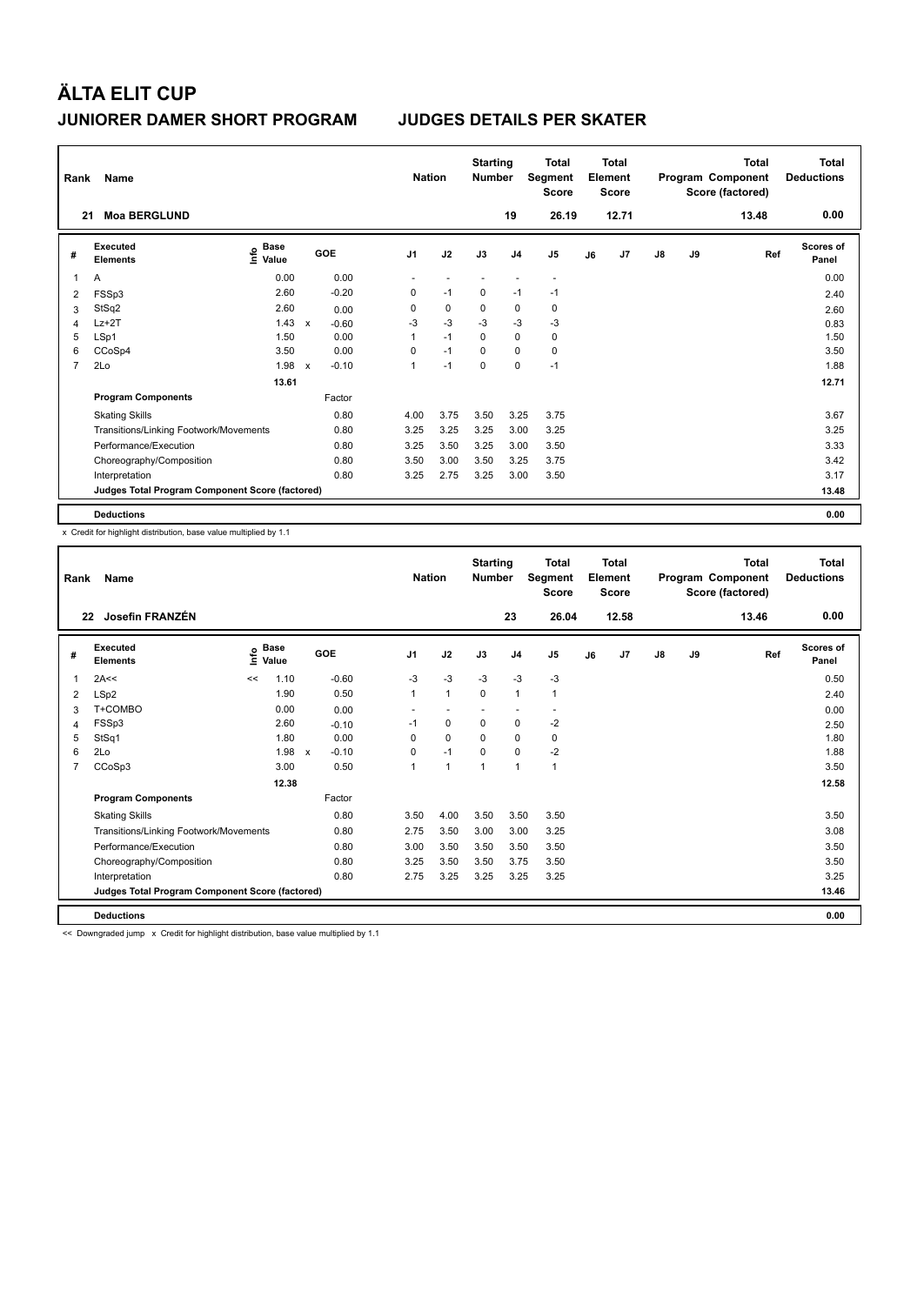| Rank           | Name                                            |    |                                  |              |         |                | <b>Nation</b> | <b>Starting</b><br><b>Number</b> |                | <b>Total</b><br>Segment<br><b>Score</b> |    | <b>Total</b><br>Element<br><b>Score</b> |               |    | Total<br>Program Component<br>Score (factored) | Total<br><b>Deductions</b> |
|----------------|-------------------------------------------------|----|----------------------------------|--------------|---------|----------------|---------------|----------------------------------|----------------|-----------------------------------------|----|-----------------------------------------|---------------|----|------------------------------------------------|----------------------------|
|                | <b>Vilma LEJONBERG</b><br>23                    |    |                                  |              |         |                |               |                                  | 10             | 25.65                                   |    | 12.57                                   |               |    | 13.08                                          | 0.00                       |
| #              | Executed<br><b>Elements</b>                     |    | <b>Base</b><br>e Base<br>⊆ Value |              | GOE     | J <sub>1</sub> | J2            | J3                               | J <sub>4</sub> | J <sub>5</sub>                          | J6 | J <sub>7</sub>                          | $\mathsf{J}8$ | J9 | Ref                                            | Scores of<br>Panel         |
| 1              | 2Lo                                             |    | 1.80                             |              | 0.00    | 0              | $-1$          | 0                                | 0              | 0                                       |    |                                         |               |    |                                                | 1.80                       |
| 2              | 2A<<                                            | << | 1.10                             |              | $-0.53$ | $-2$           | $-3$          | $-3$                             | $-2$           | $-3$                                    |    |                                         |               |    |                                                | 0.57                       |
| 3              | CCoSp4                                          |    | 3.50                             |              | 0.00    | 0              | $\mathbf 0$   | $\overline{1}$                   | 0              | 0                                       |    |                                         |               |    |                                                | 3.50                       |
| 4              | 3S<<+COMBO                                      | << | 1.43                             | $\mathbf{x}$ | $-0.60$ | $-3$           | $-3$          | $-3$                             | $-3$           | $-3$                                    |    |                                         |               |    |                                                | 0.83                       |
| 5              | StSq3                                           |    | 3.30                             |              | $-0.23$ | $-1$           | $\Omega$      | $-3$                             | $\mathbf 0$    | $\mathbf 0$                             |    |                                         |               |    |                                                | 3.07                       |
| 6              | LSp1                                            |    | 1.50                             |              | $-0.20$ | 0              | $-1$          | $\mathbf 0$                      | $-1$           | $-1$                                    |    |                                         |               |    |                                                | 1.30                       |
| $\overline{7}$ | FSSp1                                           |    | 2.00                             |              | $-0.50$ | $-2$           | $-1$          | $-1$                             | $-2$           | $-2$                                    |    |                                         |               |    |                                                | 1.50                       |
|                |                                                 |    | 14.63                            |              |         |                |               |                                  |                |                                         |    |                                         |               |    |                                                | 12.57                      |
|                | <b>Program Components</b>                       |    |                                  |              | Factor  |                |               |                                  |                |                                         |    |                                         |               |    |                                                |                            |
|                | <b>Skating Skills</b>                           |    |                                  |              | 0.80    | 2.50           | 3.25          | 3.50                             | 3.50           | 3.50                                    |    |                                         |               |    |                                                | 3.42                       |
|                | Transitions/Linking Footwork/Movements          |    |                                  |              | 0.80    | 2.50           | 3.00          | 3.00                             | 3.00           | 3.50                                    |    |                                         |               |    |                                                | 3.00                       |
|                | Performance/Execution                           |    |                                  |              | 0.80    | 2.75           | 3.25          | 3.00                             | 3.25           | 3.75                                    |    |                                         |               |    |                                                | 3.17                       |
|                | Choreography/Composition                        |    |                                  |              | 0.80    | 2.50           | 3.50          | 3.25                             | 3.50           | 3.75                                    |    |                                         |               |    |                                                | 3.42                       |
|                | Interpretation                                  |    |                                  |              | 0.80    | 2.50           | 3.25          | 3.50                             | 3.25           | 3.50                                    |    |                                         |               |    |                                                | 3.33                       |
|                | Judges Total Program Component Score (factored) |    |                                  |              |         |                |               |                                  |                |                                         |    |                                         |               |    |                                                | 13.08                      |
|                | <b>Deductions</b>                               |    |                                  |              |         |                |               |                                  |                |                                         |    |                                         |               |    |                                                | 0.00                       |

<< Downgraded jump x Credit for highlight distribution, base value multiplied by 1.1

| Rank           | Name                                            |         |                      |         | <b>Nation</b> |              | <b>Starting</b><br><b>Number</b> |                | <b>Total</b><br>Segment<br><b>Score</b> |    | Total<br>Element<br><b>Score</b> |    |    | Total<br>Program Component<br>Score (factored) | <b>Total</b><br><b>Deductions</b> |
|----------------|-------------------------------------------------|---------|----------------------|---------|---------------|--------------|----------------------------------|----------------|-----------------------------------------|----|----------------------------------|----|----|------------------------------------------------|-----------------------------------|
|                | <b>Nina LJUNGBERG</b><br>24                     |         |                      |         |               |              |                                  | 14             | 25.62                                   |    | 12.00                            |    |    | 13.62                                          | 0.00                              |
| #              | Executed<br><b>Elements</b>                     | ۴ů      | <b>Base</b><br>Value | GOE     | J1            | J2           | J3                               | J <sub>4</sub> | J5                                      | J6 | J7                               | J8 | J9 | Ref                                            | Scores of<br>Panel                |
| 1              | $F+2T<$                                         | $\,<\,$ | 0.90                 | $-0.60$ | $-3$          | $-3$         | $-3$                             | $-3$           | $-3$                                    |    |                                  |    |    |                                                | 0.30                              |
| $\overline{2}$ | 2A<<                                            | <<      | 1.10                 | $-0.60$ | $-3$          | $-3$         | $-3$                             | $-3$           | $-3$                                    |    |                                  |    |    |                                                | 0.50                              |
| 3              | FSSp3                                           |         | 2.60                 | $-0.60$ | $-2$          | $-2$         | $-3$                             | $-2$           | $-2$                                    |    |                                  |    |    |                                                | 2.00                              |
| 4              | 2Lo                                             |         | 1.80                 | $-0.10$ | 0             | $-1$         | 0                                | 0              | $-1$                                    |    |                                  |    |    |                                                | 1.70                              |
| 5              | StSq2                                           |         | 2.60                 | 0.00    | $-1$          | $\mathbf{1}$ | $\Omega$                         | 0              | 0                                       |    |                                  |    |    |                                                | 2.60                              |
| 6              | CCoSp2                                          |         | 2.50                 | $-0.50$ | $-2$          | $-2$         | $-2$                             | $-1$           | $-1$                                    |    |                                  |    |    |                                                | 2.00                              |
| 7              | LSp3                                            |         | 2.40                 | 0.50    | 1             | 1            | 1                                | $\mathbf{1}$   | 1                                       |    |                                  |    |    |                                                | 2.90                              |
|                |                                                 |         | 13.90                |         |               |              |                                  |                |                                         |    |                                  |    |    |                                                | 12.00                             |
|                | <b>Program Components</b>                       |         |                      | Factor  |               |              |                                  |                |                                         |    |                                  |    |    |                                                |                                   |
|                | <b>Skating Skills</b>                           |         |                      | 0.80    | 3.00          | 4.00         | 3.50                             | 3.50           | 3.50                                    |    |                                  |    |    |                                                | 3.50                              |
|                | Transitions/Linking Footwork/Movements          |         |                      | 0.80    | 2.25          | 4.00         | 3.00                             | 3.00           | 3.50                                    |    |                                  |    |    |                                                | 3.17                              |
|                | Performance/Execution                           |         |                      | 0.80    | 2.50          | 3.75         | 3.25                             | 3.25           | 3.75                                    |    |                                  |    |    |                                                | 3.42                              |
|                | Choreography/Composition                        |         |                      | 0.80    | 2.75          | 4.00         | 3.25                             | 3.50           | 3.50                                    |    |                                  |    |    |                                                | 3.42                              |
|                | Interpretation                                  |         |                      | 0.80    | 2.25          | 4.25         | 3.50                             | 3.25           | 3.75                                    |    |                                  |    |    |                                                | 3.50                              |
|                | Judges Total Program Component Score (factored) |         |                      |         |               |              |                                  |                |                                         |    |                                  |    |    |                                                | 13.62                             |
|                | <b>Deductions</b>                               |         |                      |         |               |              |                                  |                |                                         |    |                                  |    |    |                                                | 0.00                              |

< Under-rotated jump << Downgraded jump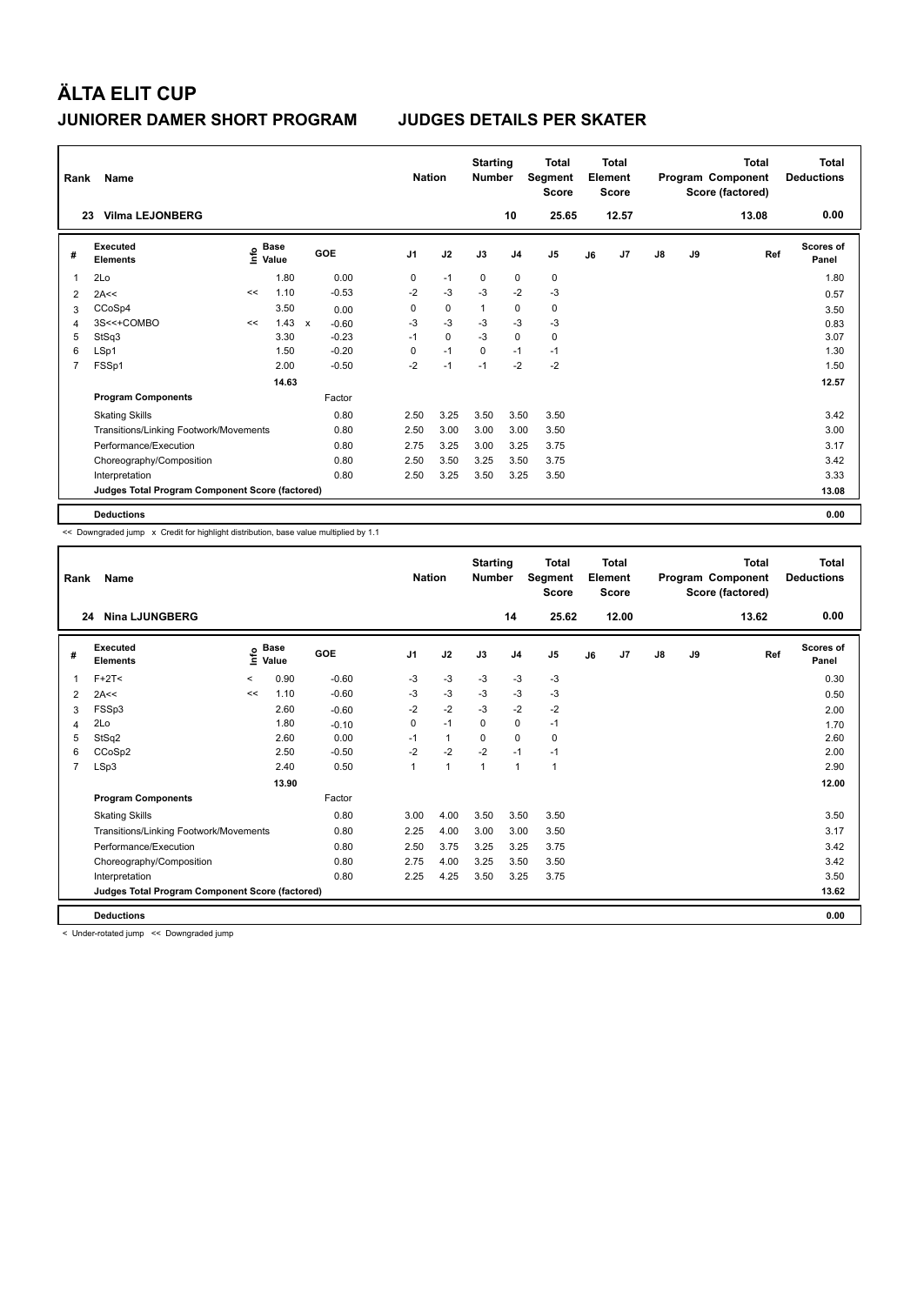| Rank           | Name                                            |      |               |              |         | <b>Nation</b>  |              | <b>Starting</b><br><b>Number</b> |                | <b>Total</b><br>Segment<br><b>Score</b> |    | <b>Total</b><br>Element<br><b>Score</b> |               |    | Total<br>Program Component<br>Score (factored) | Total<br><b>Deductions</b> |
|----------------|-------------------------------------------------|------|---------------|--------------|---------|----------------|--------------|----------------------------------|----------------|-----------------------------------------|----|-----------------------------------------|---------------|----|------------------------------------------------|----------------------------|
| 25             | <b>Madeleine HOLMOVIST</b>                      |      |               |              |         |                |              |                                  | 18             | 25.30                                   |    | 12.58                                   |               |    | 12.72                                          | 0.00                       |
| #              | Executed<br><b>Elements</b>                     | lnfo | Base<br>Value |              | GOE     | J <sub>1</sub> | J2           | J3                               | J <sub>4</sub> | J <sub>5</sub>                          | J6 | J <sub>7</sub>                          | $\mathsf{J}8$ | J9 | Ref                                            | Scores of<br>Panel         |
| 1              | 2A<<                                            | <<   | 1.10          |              | $-0.60$ | $-2$           | $-3$         | $-3$                             | $-3$           | -3                                      |    |                                         |               |    |                                                | 0.50                       |
| 2              | FSSp3                                           |      | 2.60          |              | $-0.30$ | $-1$           | $-1$         | $-1$                             | $-1$           | $-1$                                    |    |                                         |               |    |                                                | 2.30                       |
| 3              | $2F+Lo$                                         |      | 1.80          |              | $-0.90$ | -3             | $-3$         | -3                               | -3             | $-3$                                    |    |                                         |               |    |                                                | 0.90                       |
| 4              | LSp2                                            |      | 1.90          |              | $-0.20$ | $-1$           | $-1$         | 0                                | $-1$           | 0                                       |    |                                         |               |    |                                                | 1.70                       |
| 5              | 2Lo                                             |      | 1.98          | $\mathsf{x}$ | 0.20    | 1              | $\mathbf 0$  | $\overline{1}$                   | $\mathbf 0$    | $\mathbf{1}$                            |    |                                         |               |    |                                                | 2.18                       |
| 6              | CCoSp4                                          |      | 3.50          |              | 0.00    | 0              | $\mathbf{1}$ | 0                                | $\mathbf 0$    | $\mathbf 0$                             |    |                                         |               |    |                                                | 3.50                       |
| $\overline{7}$ | StSq1                                           |      | 1.80          |              | $-0.30$ | $-1$           | $\mathbf 0$  | $-1$                             | $-1$           | $-1$                                    |    |                                         |               |    |                                                | 1.50                       |
|                |                                                 |      | 14.68         |              |         |                |              |                                  |                |                                         |    |                                         |               |    |                                                | 12.58                      |
|                | <b>Program Components</b>                       |      |               |              | Factor  |                |              |                                  |                |                                         |    |                                         |               |    |                                                |                            |
|                | <b>Skating Skills</b>                           |      |               |              | 0.80    | 3.00           | 3.75         | 3.50                             | 3.00           | 3.50                                    |    |                                         |               |    |                                                | 3.33                       |
|                | Transitions/Linking Footwork/Movements          |      |               |              | 0.80    | 2.50           | 3.25         | 3.50                             | 2.75           | 3.25                                    |    |                                         |               |    |                                                | 3.08                       |
|                | Performance/Execution                           |      |               |              | 0.80    | 3.00           | 3.25         | 3.50                             | 3.00           | 3.50                                    |    |                                         |               |    |                                                | 3.25                       |
|                | Choreography/Composition                        |      |               |              | 0.80    | 3.25           | 3.50         | 3.25                             | 3.00           | 3.25                                    |    |                                         |               |    |                                                | 3.25                       |
|                | Interpretation                                  |      |               |              | 0.80    | 2.75           | 3.00         | 3.50                             | 2.75           | 3.25                                    |    |                                         |               |    |                                                | 3.00                       |
|                | Judges Total Program Component Score (factored) |      |               |              |         |                |              |                                  |                |                                         |    |                                         |               |    |                                                | 12.72                      |
|                | <b>Deductions</b>                               |      |               |              |         |                |              |                                  |                |                                         |    |                                         |               |    |                                                | 0.00                       |

<< Downgraded jump x Credit for highlight distribution, base value multiplied by 1.1

| Rank | Name                                            |    | <b>Nation</b>                             |         | <b>Starting</b><br><b>Number</b> | <b>Total</b><br>Segment<br><b>Score</b> | <b>Total</b><br>Element<br><b>Score</b> |                |                          |    | <b>Total</b><br>Program Component<br>Score (factored) | <b>Total</b><br><b>Deductions</b> |    |       |                           |
|------|-------------------------------------------------|----|-------------------------------------------|---------|----------------------------------|-----------------------------------------|-----------------------------------------|----------------|--------------------------|----|-------------------------------------------------------|-----------------------------------|----|-------|---------------------------|
| 26   | <b>Melissa McINTYRE-ANDERSSON</b>               |    |                                           |         |                                  |                                         |                                         | 17             | 25.18                    |    | 12.20                                                 |                                   |    | 12.98 | 0.00                      |
| #    | Executed<br><b>Elements</b>                     |    | $\frac{e}{E}$ Base<br>$\frac{e}{E}$ Value | GOE     | J1                               | J2                                      | J3                                      | J <sub>4</sub> | J <sub>5</sub>           | J6 | J <sub>7</sub>                                        | $\mathsf{J}8$                     | J9 | Ref   | <b>Scores of</b><br>Panel |
| 1    | 2Lo                                             |    | 1.80                                      | 0.00    | 0                                | $-1$                                    | 0                                       | 0              | 0                        |    |                                                       |                                   |    |       | 1.80                      |
| 2    | Lo+COMBO                                        |    | 0.00                                      | 0.00    | $\overline{\phantom{a}}$         |                                         |                                         |                | $\overline{\phantom{a}}$ |    |                                                       |                                   |    |       | 0.00                      |
| 3    | FSSp3                                           |    | 2.60                                      | $-0.20$ | $-1$                             | $-1$                                    | 0                                       | $\mathbf 0$    | $-1$                     |    |                                                       |                                   |    |       | 2.40                      |
| 4    | 2A<<                                            | << | 1.10                                      | $-0.60$ | $-3$                             | $-3$                                    | $-3$                                    | $-3$           | $-3$                     |    |                                                       |                                   |    |       | 0.50                      |
| 5    | LSp1                                            |    | 1.50                                      | $-0.10$ | $-1$                             | $\mathbf 0$                             | 0                                       | $-1$           | 0                        |    |                                                       |                                   |    |       | 1.40                      |
| 6    | StSq2                                           |    | 2.60                                      | 0.00    | $-2$                             | 0                                       | $\Omega$                                | 0              | 0                        |    |                                                       |                                   |    |       | 2.60                      |
| 7    | CCoSp4                                          |    | 3.50                                      | 0.00    | $\Omega$                         | $\Omega$                                | $\Omega$                                | $\Omega$       | 0                        |    |                                                       |                                   |    |       | 3.50                      |
|      |                                                 |    | 13.10                                     |         |                                  |                                         |                                         |                |                          |    |                                                       |                                   |    |       | 12.20                     |
|      | <b>Program Components</b>                       |    |                                           | Factor  |                                  |                                         |                                         |                |                          |    |                                                       |                                   |    |       |                           |
|      | <b>Skating Skills</b>                           |    |                                           | 0.80    | 2.75                             | 3.75                                    | 3.50                                    | 3.00           | 3.50                     |    |                                                       |                                   |    |       | 3.33                      |
|      | Transitions/Linking Footwork/Movements          |    |                                           | 0.80    | 2.25                             | 3.75                                    | 3.00                                    | 2.75           | 3.50                     |    |                                                       |                                   |    |       | 3.08                      |
|      | Performance/Execution                           |    |                                           | 0.80    | 2.50                             | 3.50                                    | 3.25                                    | 3.00           | 3.75                     |    |                                                       |                                   |    |       | 3.25                      |
|      | Choreography/Composition                        |    |                                           | 0.80    | 2.50                             | 3.50                                    | 3.25                                    | 3.25           | 3.50                     |    |                                                       |                                   |    |       | 3.33                      |
|      | Interpretation                                  |    |                                           | 0.80    | 2.50                             | 3.25                                    | 3.50                                    | 3.00           | 3.50                     |    |                                                       |                                   |    |       | 3.25                      |
|      | Judges Total Program Component Score (factored) |    |                                           |         |                                  |                                         |                                         |                |                          |    |                                                       |                                   |    |       | 12.98                     |
|      | <b>Deductions</b>                               |    |                                           |         |                                  |                                         |                                         |                |                          |    |                                                       |                                   |    |       | 0.00                      |

<< Downgraded jump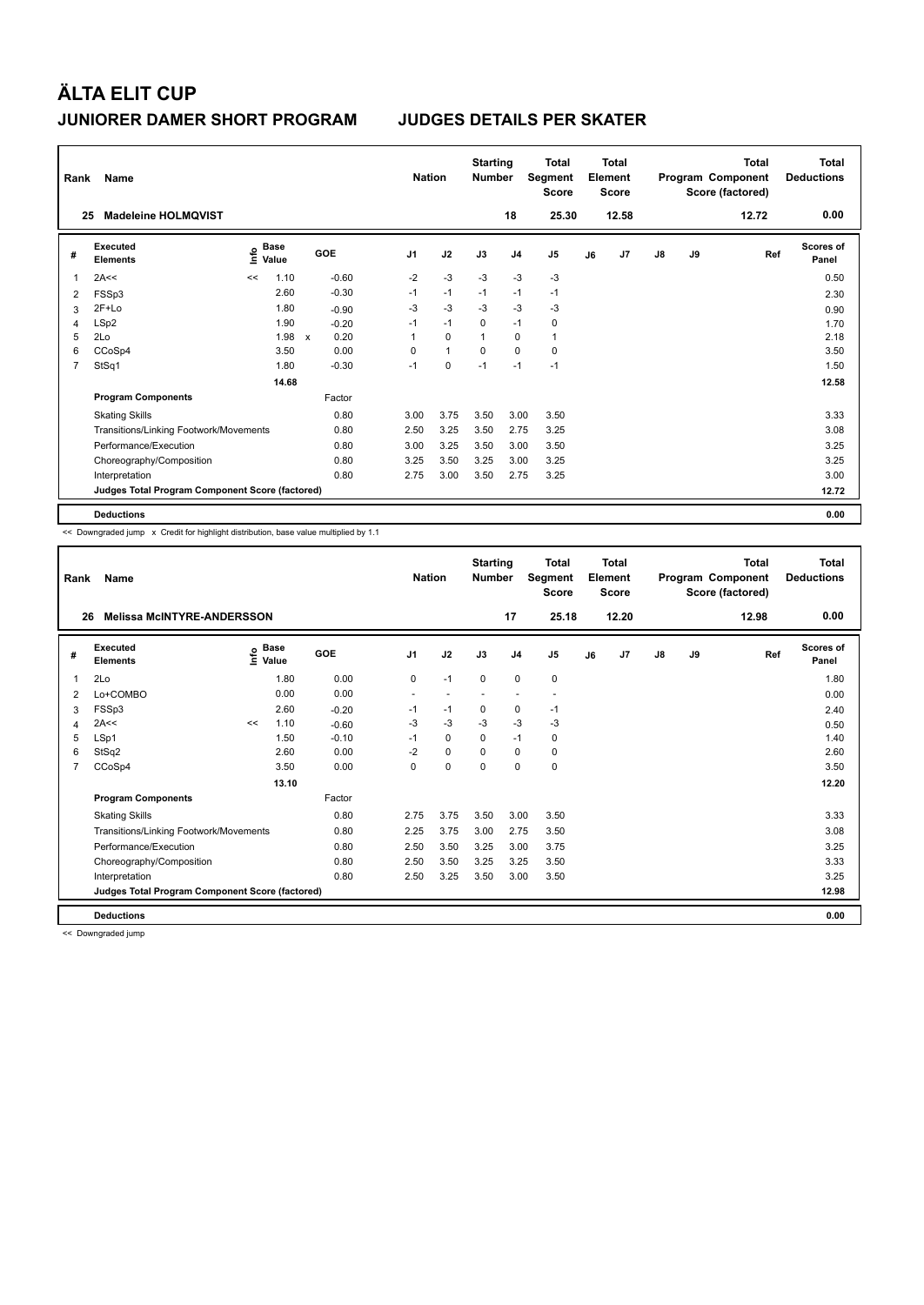| Rank | Name                                            |    | <b>Nation</b>                               |              | <b>Starting</b><br><b>Number</b> | Total<br>Segment<br><b>Score</b> | Total<br>Element<br><b>Score</b> |              |                |                          | <b>Total</b><br>Program Component<br>Score (factored) | Total<br><b>Deductions</b> |               |    |       |                           |
|------|-------------------------------------------------|----|---------------------------------------------|--------------|----------------------------------|----------------------------------|----------------------------------|--------------|----------------|--------------------------|-------------------------------------------------------|----------------------------|---------------|----|-------|---------------------------|
| 27   | <b>Therese BERG</b>                             |    |                                             |              |                                  |                                  |                                  |              | 24             | 23.41                    |                                                       | 12.33                      |               |    | 12.08 | 1.00                      |
| #    | Executed<br><b>Elements</b>                     |    | <b>Base</b><br>e <sup>Base</sup><br>⊆ Value |              | GOE                              | J <sub>1</sub>                   | J2                               | J3           | J <sub>4</sub> | J <sub>5</sub>           | J6                                                    | J7                         | $\mathsf{J}8$ | J9 | Ref   | <b>Scores of</b><br>Panel |
| 1    | FSSp3                                           |    | 2.60                                        |              | 0.00                             | 0                                | $\mathbf 0$                      | $\mathbf{1}$ | $\mathbf 0$    | $\mathbf 0$              |                                                       |                            |               |    |       | 2.60                      |
| 2    | 2Lo                                             |    | 1.80                                        |              | $-0.10$                          | $-1$                             | $\mathbf 0$                      | $\mathbf 0$  | $\mathbf 0$    | $-1$                     |                                                       |                            |               |    |       | 1.70                      |
| 3    | Α                                               |    | 0.00                                        |              | 0.00                             | ٠                                | $\overline{a}$                   |              | ٠              | $\overline{\phantom{a}}$ |                                                       |                            |               |    |       | 0.00                      |
| 4    | 3T<<+COMBO                                      | << | 1.43                                        | $\mathsf{x}$ | $-0.60$                          | $-3$                             | $-3$                             | $-3$         | $-3$           | $-3$                     |                                                       |                            |               |    |       | 0.83                      |
| 5    | LSp2                                            |    | 1.90                                        |              | $-0.30$                          | $-2$                             | $-1$                             | $-1$         | $-1$           | $-1$                     |                                                       |                            |               |    |       | 1.60                      |
| 6    | StSq2                                           |    | 2.60                                        |              | 0.00                             | $-1$                             | $\mathbf 0$                      | 0            | $\mathbf 0$    | 0                        |                                                       |                            |               |    |       | 2.60                      |
| 7    | CCoSp3                                          |    | 3.00                                        |              | 0.00                             | 0                                | $\overline{1}$                   | $\mathbf 0$  | $\mathbf 0$    | $\mathbf 0$              |                                                       |                            |               |    |       | 3.00                      |
|      |                                                 |    | 13.33                                       |              |                                  |                                  |                                  |              |                |                          |                                                       |                            |               |    |       | 12.33                     |
|      | <b>Program Components</b>                       |    |                                             |              | Factor                           |                                  |                                  |              |                |                          |                                                       |                            |               |    |       |                           |
|      | <b>Skating Skills</b>                           |    |                                             |              | 0.80                             | 3.00                             | 3.50                             | 3.25         | 3.25           | 3.00                     |                                                       |                            |               |    |       | 3.17                      |
|      | Transitions/Linking Footwork/Movements          |    |                                             |              | 0.80                             | 2.50                             | 3.00                             | 3.00         | 3.00           | 2.50                     |                                                       |                            |               |    |       | 2.83                      |
|      | Performance/Execution                           |    |                                             |              | 0.80                             | 2.50                             | 3.25                             | 3.25         | 3.00           | 2.75                     |                                                       |                            |               |    |       | 3.00                      |
|      | Choreography/Composition                        |    |                                             |              | 0.80                             | 2.75                             | 3.25                             | 3.50         | 3.25           | 3.00                     |                                                       |                            |               |    |       | 3.17                      |
|      | Interpretation                                  |    |                                             |              | 0.80                             | 2.25                             | 3.00                             | 3.50         | 3.00           | 2.75                     |                                                       |                            |               |    |       | 2.92                      |
|      | Judges Total Program Component Score (factored) |    |                                             |              |                                  |                                  |                                  |              |                |                          |                                                       |                            |               |    |       | 12.08                     |
|      | <b>Deductions</b>                               |    |                                             | Falls:       | $-1.00$                          |                                  |                                  |              |                |                          |                                                       |                            |               |    |       | $-1.00$                   |

<< Downgraded jump x Credit for highlight distribution, base value multiplied by 1.1

| Rank           | Name                                            |                              | <b>Nation</b> |                                      | <b>Starting</b><br><b>Number</b> | <b>Total</b><br>Segment<br><b>Score</b> | Total<br>Element<br><b>Score</b> |                |              |    | <b>Total</b><br>Program Component<br>Score (factored) | <b>Total</b><br><b>Deductions</b> |    |       |                           |
|----------------|-------------------------------------------------|------------------------------|---------------|--------------------------------------|----------------------------------|-----------------------------------------|----------------------------------|----------------|--------------|----|-------------------------------------------------------|-----------------------------------|----|-------|---------------------------|
| 28             | <b>Sigrid BRUNÉR</b>                            |                              |               |                                      |                                  |                                         |                                  | 22             | 23.15        |    | 11.55                                                 |                                   |    | 12.60 | 1.00                      |
| #              | Executed<br><b>Elements</b>                     | <b>Base</b><br>Info<br>Value |               | <b>GOE</b>                           | J <sub>1</sub>                   | J2                                      | J3                               | J <sub>4</sub> | J5           | J6 | J7                                                    | $\mathsf{J}8$                     | J9 | Ref   | <b>Scores of</b><br>Panel |
| 1              | 2A<<                                            | <<                           | 1.10          | $-0.60$                              | -3                               | $-3$                                    | $-3$                             | $-3$           | $-3$         |    |                                                       |                                   |    |       | 0.50                      |
| 2              | 3Lo<<+COMBO                                     | <<                           | 1.80          | $-0.90$                              | -3                               | $-3$                                    | $-3$                             | $-3$           | $-3$         |    |                                                       |                                   |    |       | 0.90                      |
| 3              | FSSp3                                           |                              | 2.60          | $-0.30$                              | $-1$                             | $-2$                                    | $-1$                             | $-1$           | $-1$         |    |                                                       |                                   |    |       | 2.30                      |
| 4              | LSp3                                            |                              | 2.40          | $-0.20$                              | $-1$                             | $-1$                                    | $\Omega$                         | $\mathbf 0$    | $-1$         |    |                                                       |                                   |    |       | 2.20                      |
| 5              | StSq2                                           |                              | 2.60          | $-0.20$                              | $-2$                             | $-1$                                    | $\Omega$                         | 0              | $-1$         |    |                                                       |                                   |    |       | 2.40                      |
| 6              | 1Lo                                             |                              | 0.55          | $-0.30$<br>$\boldsymbol{\mathsf{x}}$ | -3                               | $-3$                                    | $-3$                             | $-3$           | $-3$         |    |                                                       |                                   |    |       | 0.25                      |
| $\overline{7}$ | CCoSp3                                          |                              | 3.00          | 0.00                                 | $\Omega$                         | $\mathbf 0$                             | $\Omega$                         | $\mathbf 0$    | $\mathbf{1}$ |    |                                                       |                                   |    |       | 3.00                      |
|                |                                                 |                              | 14.05         |                                      |                                  |                                         |                                  |                |              |    |                                                       |                                   |    |       | 11.55                     |
|                | <b>Program Components</b>                       |                              |               | Factor                               |                                  |                                         |                                  |                |              |    |                                                       |                                   |    |       |                           |
|                | <b>Skating Skills</b>                           |                              |               | 0.80                                 | 3.25                             | 3.25                                    | 3.25                             | 3.50           | 3.50         |    |                                                       |                                   |    |       | 3.33                      |
|                | Transitions/Linking Footwork/Movements          |                              |               | 0.80                                 | 2.75                             | 2.75                                    | 3.00                             | 3.00           | 3.50         |    |                                                       |                                   |    |       | 2.92                      |
|                | Performance/Execution                           |                              |               | 0.80                                 | 2.75                             | 2.75                                    | 3.25                             | 3.50           | 3.75         |    |                                                       |                                   |    |       | 3.17                      |
|                | Choreography/Composition                        |                              |               | 0.80                                 | 3.00                             | 2.75                                    | 3.50                             | 3.50           | 3.75         |    |                                                       |                                   |    |       | 3.33                      |
|                | Interpretation                                  |                              |               | 0.80                                 | 2.50                             | 2.50                                    | 3.25                             | 3.25           | 3.50         |    |                                                       |                                   |    |       | 3.00                      |
|                | Judges Total Program Component Score (factored) |                              |               |                                      |                                  |                                         |                                  |                |              |    |                                                       |                                   |    |       | 12.60                     |
|                | <b>Deductions</b>                               |                              |               | $-1.00$<br>Falls:                    |                                  |                                         |                                  |                |              |    |                                                       |                                   |    |       | $-1.00$                   |